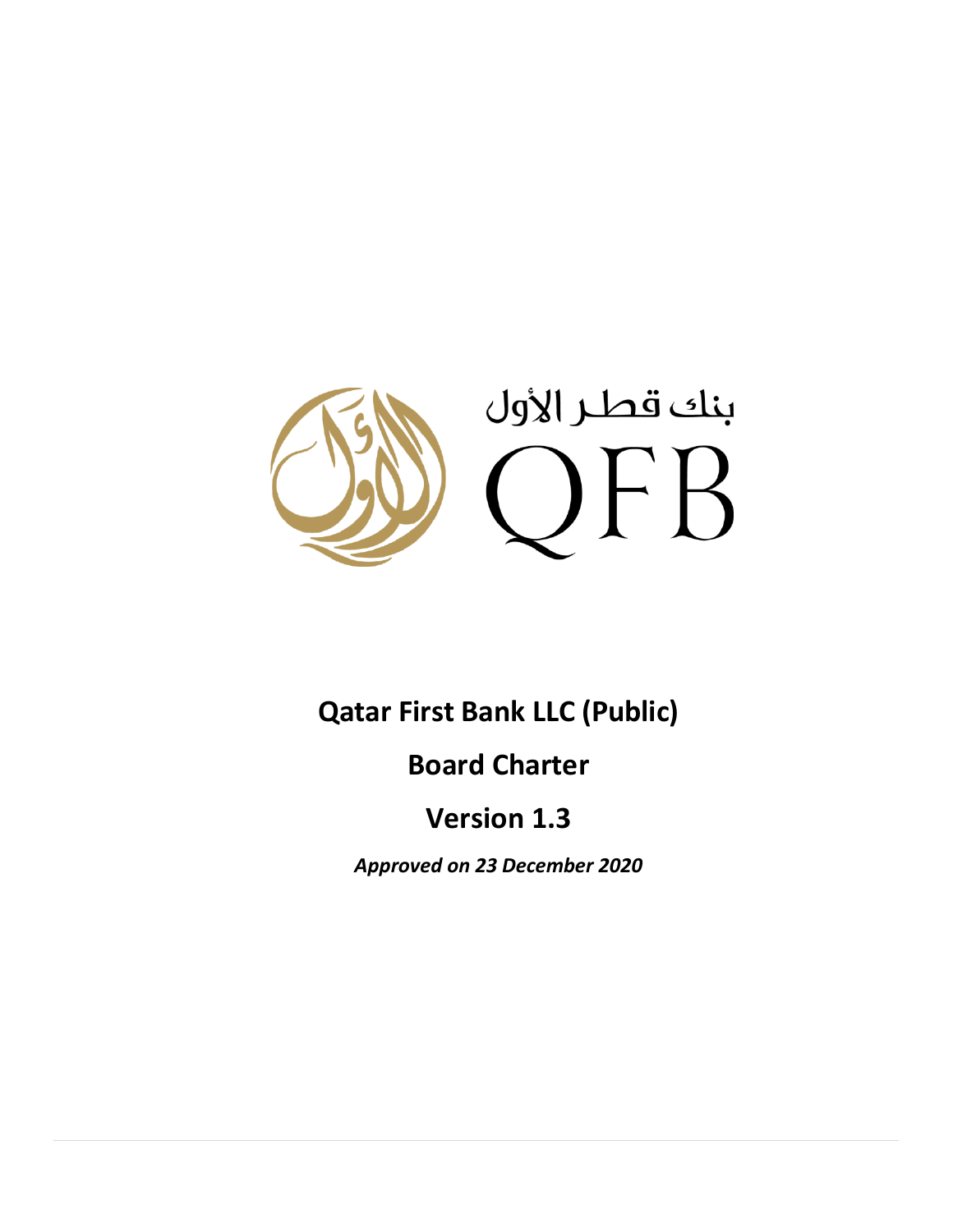

## **TABLE OF CONTENTS**

| $\mathbf{1}$   |  |
|----------------|--|
| $\overline{2}$ |  |
| 3              |  |
|                |  |
| $\mathbf{1}$   |  |
| $\overline{2}$ |  |
| 3              |  |
| $\overline{4}$ |  |
| 5              |  |
|                |  |
| $\mathbf{1}$   |  |
| $\overline{2}$ |  |
| 3              |  |
|                |  |
| $\mathbf{1}$   |  |
| $\overline{2}$ |  |
| 3              |  |
| $\overline{4}$ |  |
| 5              |  |
| 6              |  |
| $\overline{7}$ |  |
| 8              |  |
| 9              |  |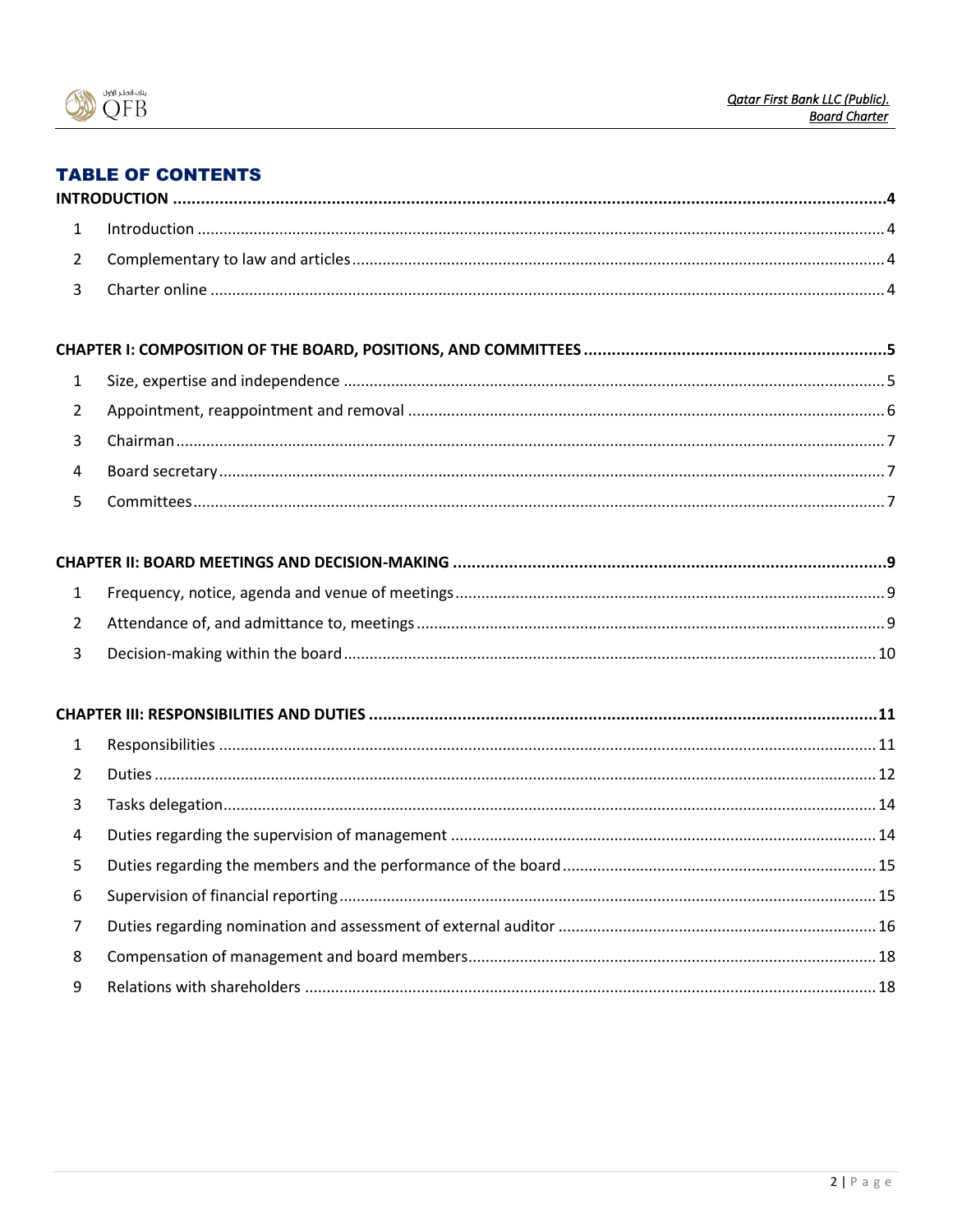

<span id="page-2-0"></span>

| $\mathbf{1}$   |  |
|----------------|--|
| $\mathcal{L}$  |  |
| 3              |  |
| $\overline{4}$ |  |
| 5              |  |
| 6              |  |
| 7 <sup>7</sup> |  |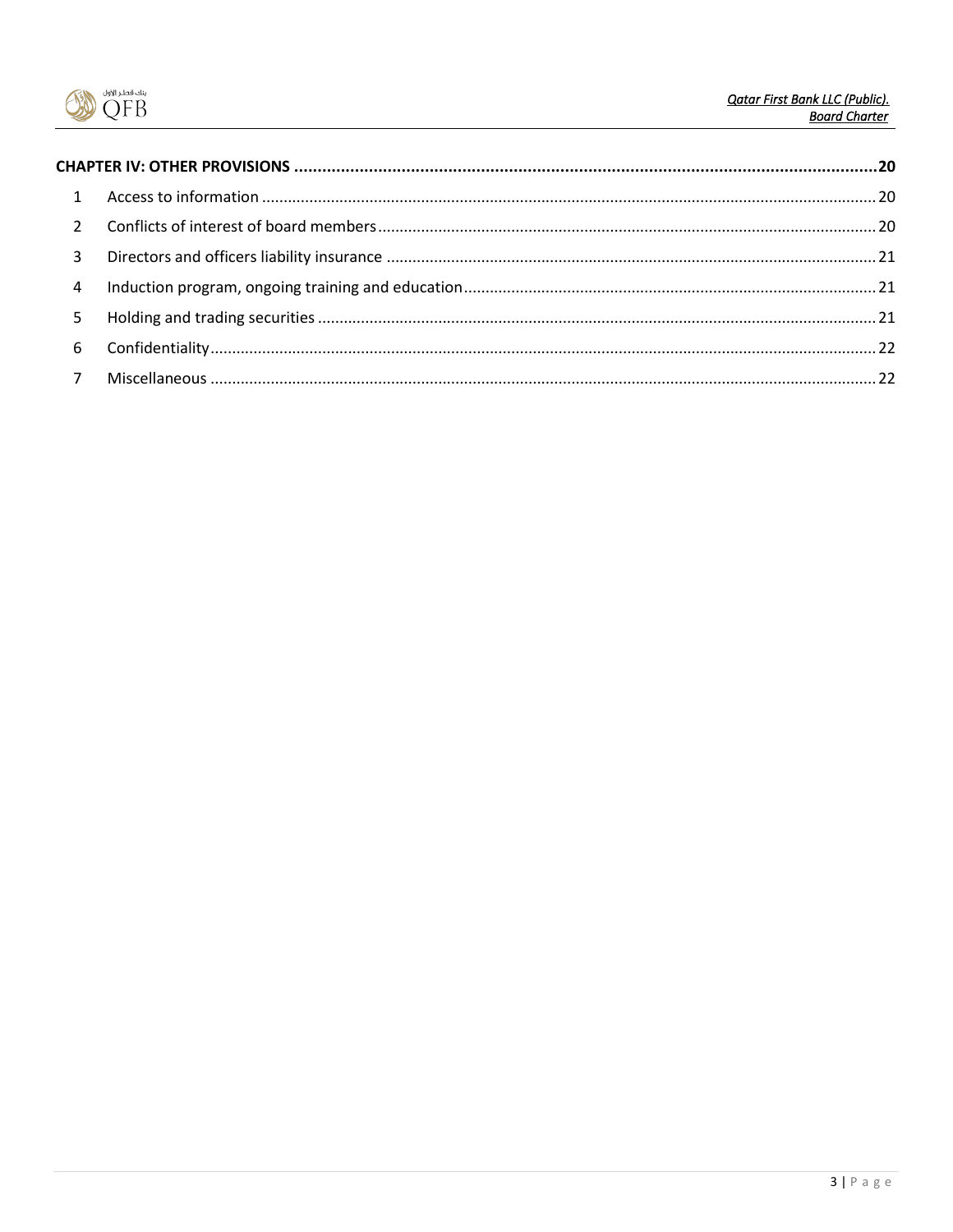

## INTRODUCTION

## <span id="page-3-0"></span>**1 Introduction**

- 1.1 The Board Charter constitutes the company's corporate values and includes internal policies and procedures which are binding upon the members of the board, the executive management, the company's staff and the company's advisors.
- 1.2 This Board Charter and corporate governance rules (the '**Board Charter**' or the '**charter**') outlines the essential rules for the management and supervision (governance) of Qatar First Bank LLC (Public) (the **"Company**" or "**Bank**" or "**QFB**") and contains internationally and nationally recognized standards for good and responsible governance. This Board Charter aims to make the company's corporate governance system more transparent and understandable.

## <span id="page-3-1"></span>**2 Complementary to law and articles**

2.1 The Board Charter is drafted to comply with the provisions of the QFB's Articles of Association and Memorandum of Association (together, the '**Articles of Association**' or '**AoA**'). The provisions of the Board Charter are complementary to the provisions governing the relationship between the committees and the board, as outlined in the charters of the committees, and to the requirements regarding the board and board members outlined in the Qatar Financial Centre Authority (the "**QFCA**") and Qatar Financial Center Regulatory Authority (the "**QFCRA**") legislation and regulations, the Qatar Stock Exchange (**QSE**) Rulebook of August 2010 and the provisions of the Governance Code for Companies and Legal Entities Listed in the Main Market (the '**Code**') issued by the Qatar Financial Markets Authority ('**QFMA'** or the '**authority**') under decision No. (5) of 2016.

## <span id="page-3-2"></span>**3 Charter online**

3.1 This charter is posted on the company's website.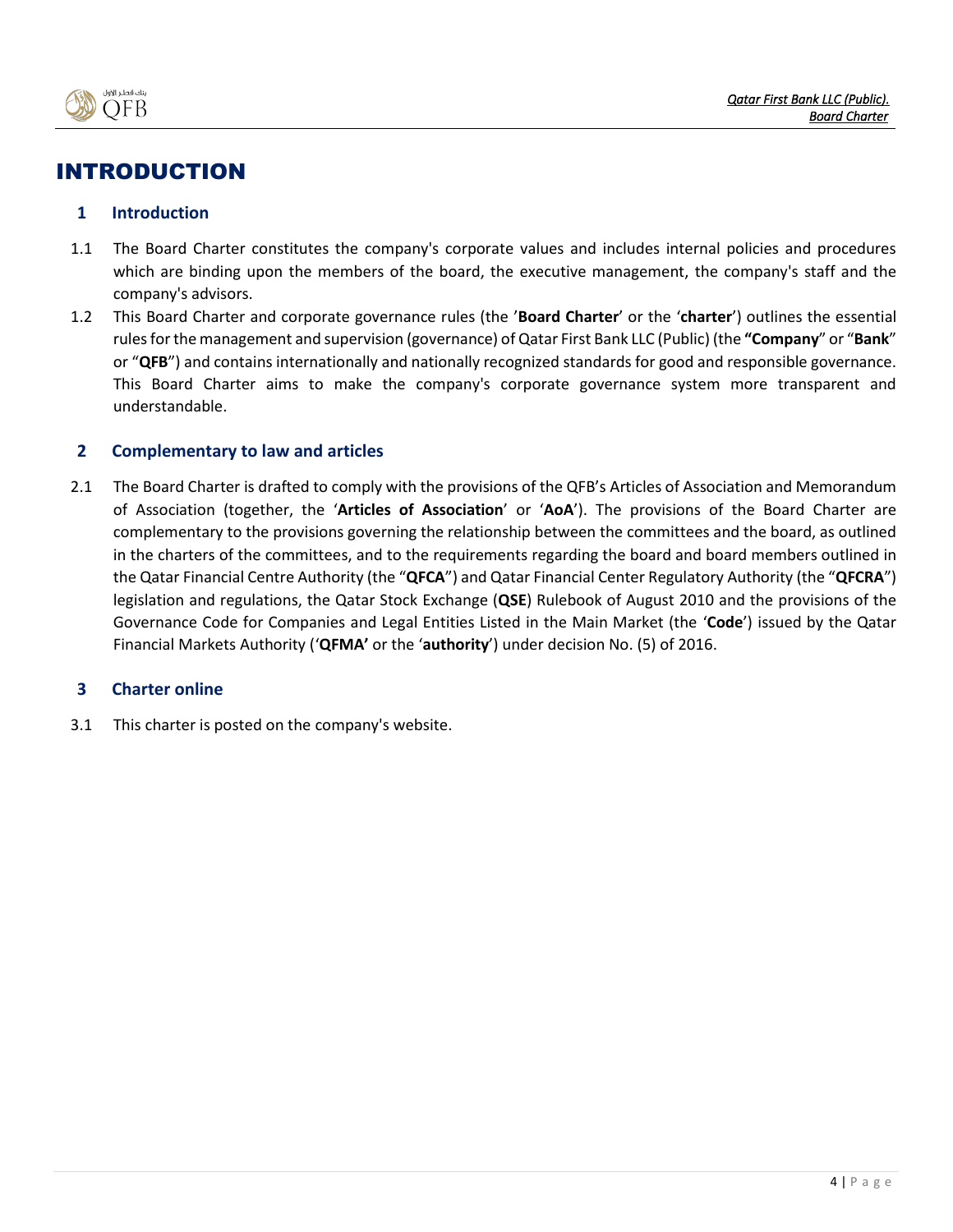

# <span id="page-4-0"></span>CHAPTER I: COMPOSITION OF THE BOARD, POSITIONS, AND COMMITTEES

## <span id="page-4-1"></span>**1 Size, expertise and independence**

#### 1.1 **Number of members**

1.1.1 The board shall have at least Seven (7) board members.

## 1.2 **General composition**

- 1.2.1 The board shall use its best efforts to ensure that:
	- No less than one-third (1/3) of the board members are independent, as defined under Paragraph 1.3.1.
	- The majority of the board members shall be non-executive board members. A non-executive board member is one who does not perform executive management duties in the company, who is not dedicated to the company full-time and who does not receive monthly or yearly remuneration from the company, other than that received as a board member.
	- A seat may be allocated to represent the minority, with another seat available to represent the company employees.
- 1.2.2 The Strategic Shareholders (as defined in QFB's AoA) shall be entitled to appoint Board Members to represent them on the Board, and the seat of the Chairman of the Board shall be reserved for the representative of Al Zubara Real Estate Investment WLL.
- 1.2.3 In all cases, the board composition shall ensure that the issuance of board decisions is not dominated by one or more member(s).
- 1.2.4 A board member, whether in person or in another capacity, should not hold the office of board member for more than three shareholding companies with headquarters located in the State of Qatar, or combine two memberships of two companies exercising a homogenous activity.
- 1.2.5 It is also prohibited to combine the position of the chairman with any other executive position in QFB. The chairman shall not be a member of the Audit, Risk, and Compliance Committee ("**ARCC**"), or the Nomination, Remuneration, and Corporate Governance Committee ("**NRCGC**").

## 1.3 **Independence**

- 1.3.1 As defined in the code, "a board member shall be considered non-independent if he/she, for example but not limited to:
	- Owns at least (1 percent) of shares of the company, or any company within the group.
	- Is a representative of a legal person who owns at least (5 percent) of shares of the company, or any company within the group.
	- Has been a member of senior executive management of the company, or any company within the group, during the financial year preceding board election.
	- Has a first-degree relative relationship with any board member or senior executive management of the company, or any company within the group.
	- Is a board member of any other company, within the company group, which is nominating the individual in question for board membership.
	- Has been an employee, during the financial year preceding board election, at any of the parties associated with the company, or any of its group, such as external auditors and main suppliers, or if such member, during the two financial years preceding the board election, had controlling shares in any such party.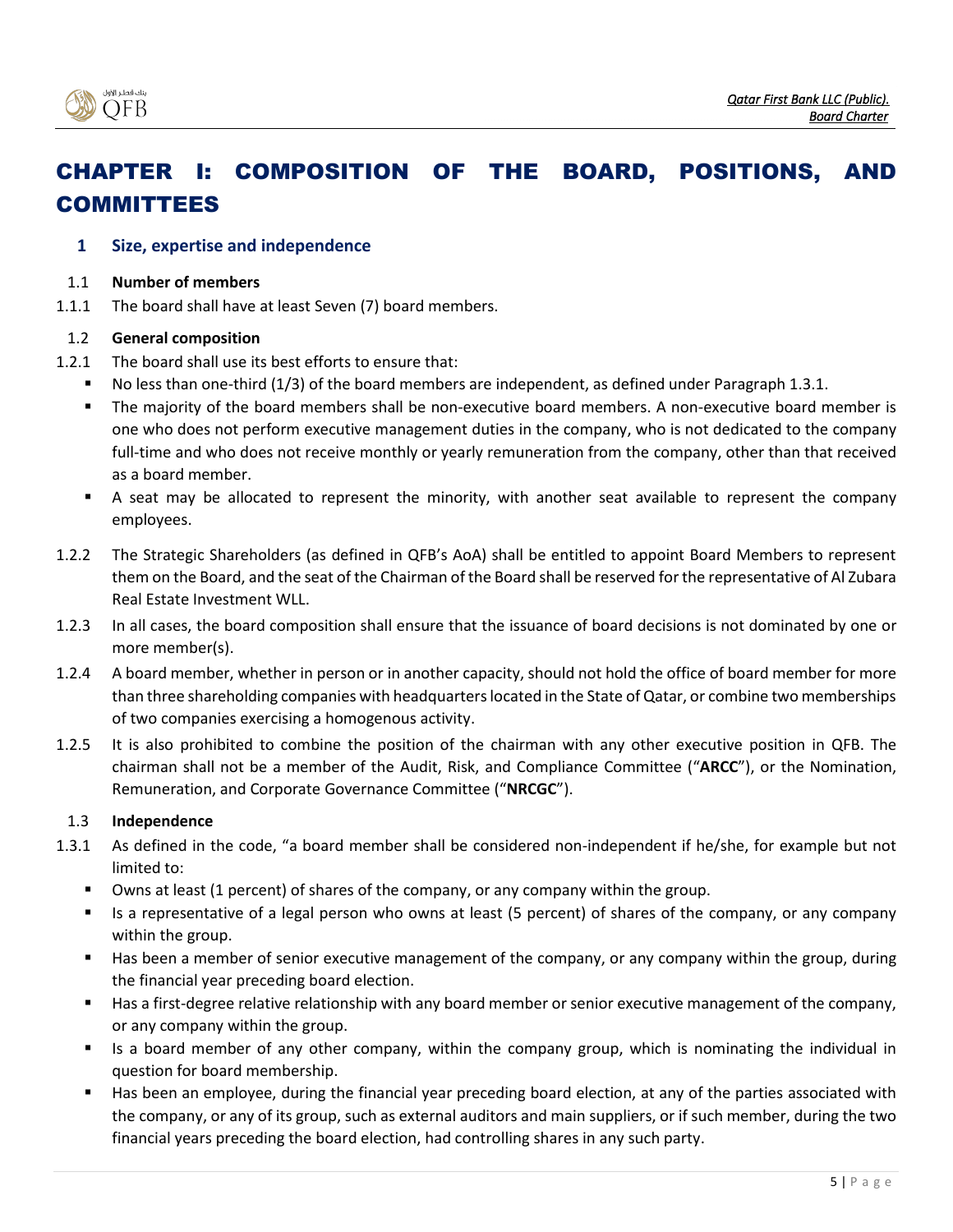.<br>ننك قطر الأول OFB

Has, directly or indirectly, any commercial or financial dealings with the company or any company within the group during the two financial years preceding board election."

## <span id="page-5-0"></span>**2 Appointment, reappointment and removal**

### 2.1 **Election by shareholders and Appointment**

- 2.1.1 The seats that are reserved or appointment by the Strategic Shareholders shall be appointed for a term of 3 years;
- 2.1.2 The General Assembly elects members of the board for a term of 3 years for the seats that are open for election.
- 2.1.3 The Board composed of appointed and elected board members shall appoint the Independent board members from the pool of eligible nominees.

#### 2.2 **Substance of nominations and recommendations**

- 2.2.1 A nomination or recommendation to the General Assembly for a candidate for the board shall state:
	- the candidate's age
	- his/her profession
	- the amount and nature of any shares held in the company
	- any convictions for any crimes involving dishonesty, fraud or breach of trust
	- the positions he/she holds or has held in the past 5 years (including memberships on any board of directors or executive committees)
	- Any other information relevant to assess his/her suitability as a member of the board.
- 2.2.2 The recommendation, or nomination for appointment, or reappointment shall state the reasons for the nomination or recommendation. Any nomination or recommendation by the board for appointment or reappointment of a board member must be in accordance with the Chapter I of this charter and the Nomination Policy.

#### 2.3 **Reappointment**

2.3.1 Before recommending a member of the board for reappointment, the board must carefully consider his/her past performance on the board.

## 2.4 **Removal**

- 2.4.1 The removal of a director shall be considered in the following cases:
	- The director has a continuing conflict of interest that cannot be reconciled or is failing in his/her fiduciary responsibilities.
	- The director has crossed ethical borders.
	- The director becomes subject to a restriction under the laws and regulations of the State of Qatar.
	- The director has been absent for three (3) consecutive meetings, or four (4) non-consecutive meetings, without an excuse acceptable to the board.
	- The director is not interacting well with others (arguing for an unpopular viewpoint is not grounds for board dismissal).
	- The director suffers from a mental disorder.
	- The director has been appointed as independent director but his/her independence is compromised.
	- The director has resigned.
- 2.4.2 Except in the case of a resignation, the removal of a board member shall be submitted to the General Assembly for approval.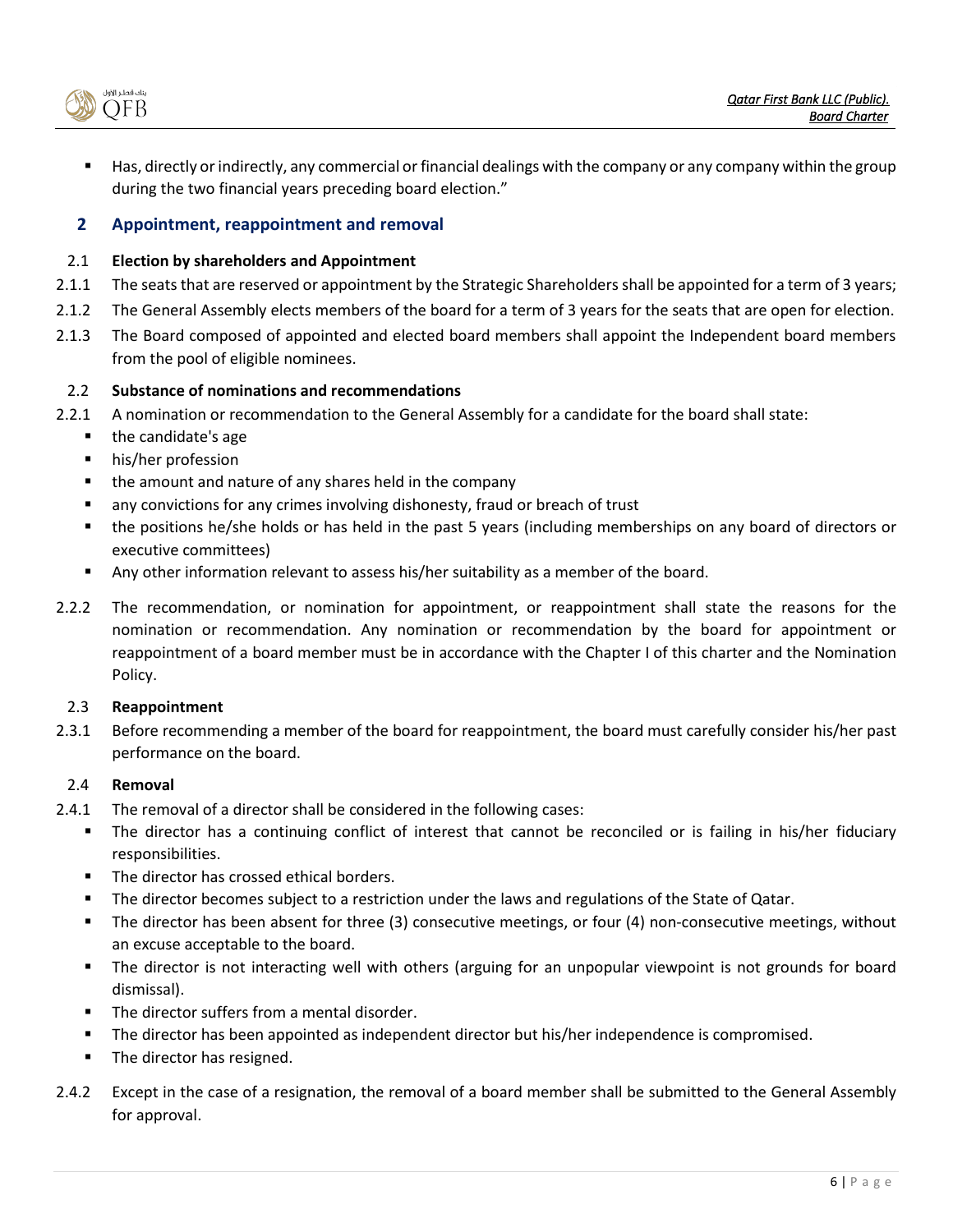بناف قطء الأما OFB

## <span id="page-6-0"></span>**3 Chairman**

The chairman is the president of QFB, he/she represents it before others and before the judiciary and is primarily responsible for ensuring the proper management of QFB in an effective and productive , and working to achieve the interests of the Bank, partners, shareholders and stakeholders.

## 3.1 **Appointment and Election**

- 3.1.1 The seat of the Chairman shall be reserved for the representative of Al Zubara Real Estate Investments WLL as one of the Bank's Strategic Shareholders.
- 3.1.2 The board shall elect a vice-chairman from among its members. The vice-chairman replaces and assumes the powers and duties of the chairman when the chairman is absent. The chairman may authorize another of the board members in some of his/her powers.
- 3.1.3 The chairman or a vice-chairman cannot be, whether in person or in another capacity, board chairman or vicechairman for more than two listed companies headquartered in the State of Qatar.
- 3.1.4 The chairman position cannot be combined with any other executive position in the Bank.
- 3.1.5 The chairman shall not be a member of the following board committees: ARCC or NRCGC.

## 3.2 **Duties and responsibilities**

3.2.1 His duties and responsibilities are detailed under the Terms of Reference for the Chairman.

### <span id="page-6-1"></span>**4 Board secretary**

#### 4.1 **Board secretary**

4.1.1 The board secretary assists the board and is an officer of the Bank.

## 4.2 **Qualifications**

4.2.1 Priority for the position will be given to any person who holds a university degree in law or accounting from a recognized university or equivalent, with at least 3 years' experience in handling the affairs of a listed company.

## 4.3 **General access**

4.3.1 All board members may go to the board secretary for advice, or use his/her services.

#### 4.4 **Responsibilities**

- 4.4.1 The board secretary assists the chairman and all board members in conducting their duties.
- 4.4.2 The board secretary's responsibilities are detailed under the Terms of Reference for the Board Secretary.

## <span id="page-6-2"></span>**5 Committees**

#### 5.1 **Establishment and formation of committees**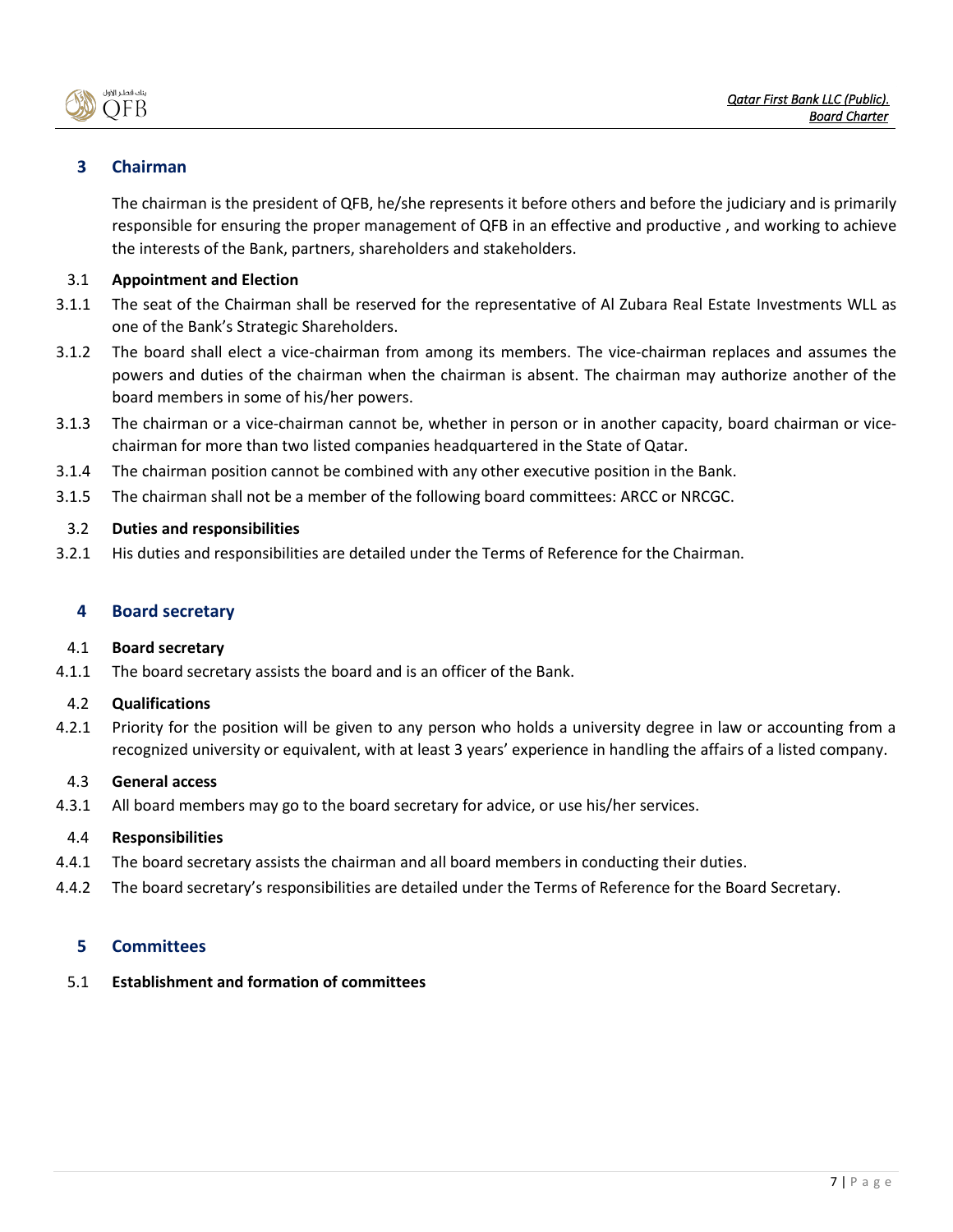

- 5.1.1 The board shall form committees with sufficient expertise. The committees serve to increase the efficiency of the board's work and the handling of complex issues. The respective committee chairman shall report regularly to the board on the work of their committee.
- 5.1.2 The board shall set up the following Committees: (i) Nomination, Remuneration, and Corporate Governance Committee ("**NRCGC**"), (ii) Audit, Risk, and Compliance Committee ("**ARCC**"), and (iii) Executive Committee ("**EXCOM**"). The board shall issue a decision to nominate the members of each committee, identifying its responsibilities, duties, and work provisions and procedures. The committee members must elect one of their members as chair.
- 5.1.3 It is prohibited to chair more than one board committee and the chair of the ARCC cannot be a member of any other committee.
- 5.1.4 A committee meeting shall be deemed valid if attended by the majority of its members provided that the chairman attends the meeting. Minutes shall be drawn up for every committee meeting.

## 5.2 **Board responsibility for committee action**

5.2.1 The board remains collectively responsible for the decisions and actions taken by any of the committees. A committee may only perform the tasks delegated to it by the board and may not exceed the authority or powers of the board as a whole. Decisions that, by law, must be taken by the board may not be delegated to a committee.

## 5.3 **Committee reporting**

5.3.1 Each committee must promptly inform the board of the actions it has taken and major developments of which it becomes aware. The board shall receive an annual report from the committees describing the committee's work and recommendations.

## 5.4 **Committee charters**

5.4.1 The board shall establish and amend charters for each committee. The charters shall indicate the role and responsibilities of the committee, its composition and how it should perform its duties.

## 5.5 **Committee evaluation**

5.5.1 The board will review and evaluate the committees' achievements, and include it in the Governance Report.

## 5.6 **Charters online**

5.6.1 The charters and the composition of the committees shall be posted on QFB's website.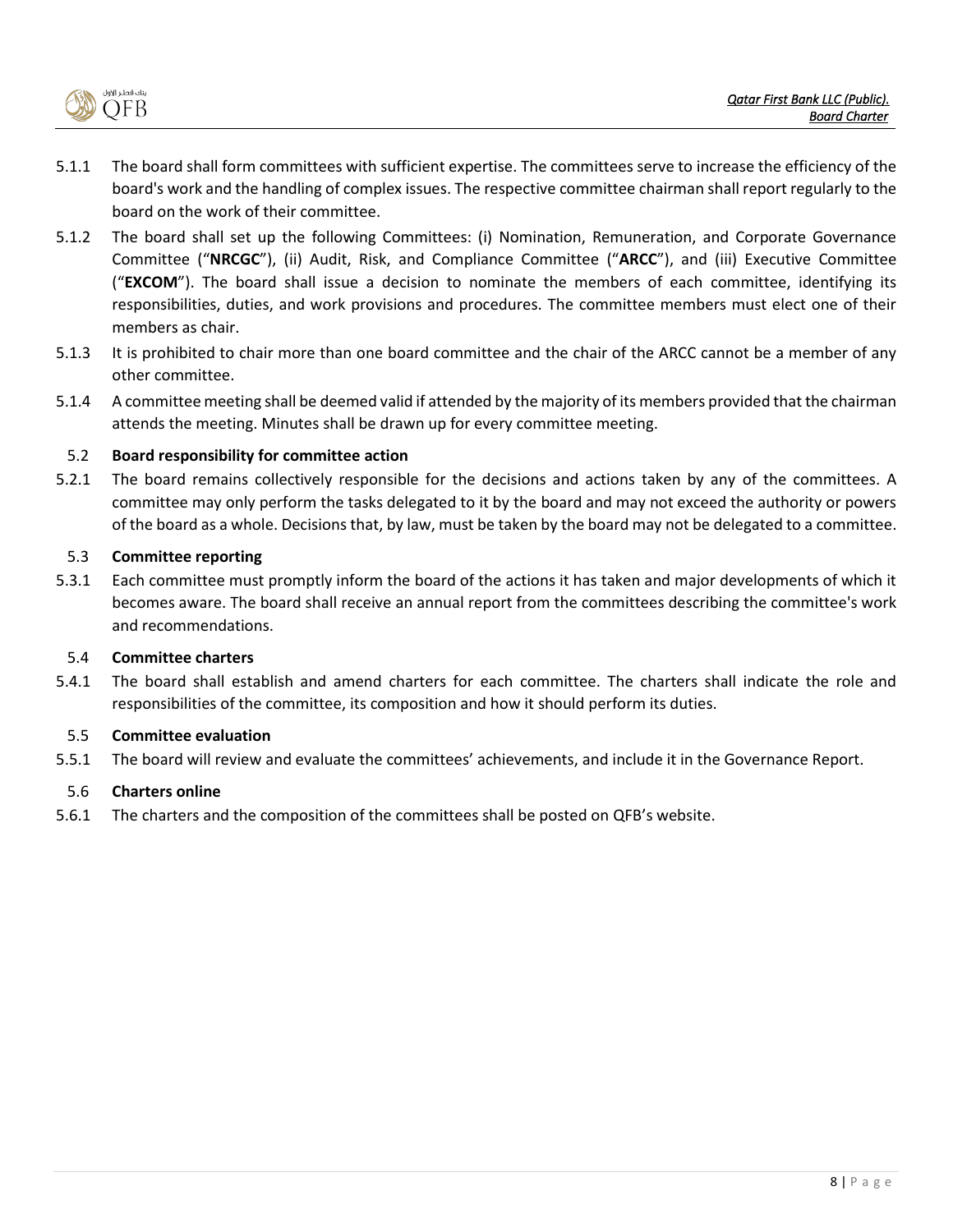

## <span id="page-8-0"></span>CHAPTER II: BOARD MEETINGS AND DECISION-MAKING

## <span id="page-8-1"></span>**1 Frequency, notice, agenda and venue of meetings**

### 1.1 **Frequency**

1.1.1 The board shall meet as often as necessary, but not less than six times a year and 3 months should not elapse without convening a meeting.

## 1.2 **Notice and agenda**

- 1.2.1 Meetings of the board are called by the chairman. The chairman may call the board for the meeting upon the request of at least two of its members.
- 1.2.2 The invitation for a meeting, accompanied by the agenda, shall be sent to all board members at least 1 week before the meeting. Any invitation shall be given by fax, first class post or e-mail (subject to satisfactory evidence of receipt).
- 1.2.3 The invitation shall include:
	- a list of the agenda items to be addressed at the meeting
	- in respect of each agenda item, an indication of whether a resolution is to be proposed for adoption or other voting action is to be taken
	- a summary of each matter
	- where practicable, any papers relevant to particular matters to be considered at such meeting shall be circulated prior to the meeting, to the members.
- 1.2.4 Each board member has the right to request one or more item(s), to be placed on the agenda.

#### 1.3 **Venue**

1.3.1 Board meetings are generally held at the offices of the Bank, but may also take place elsewhere. In addition, meetings of the board may be held by conference call, video conference, virtual venues, or by any other means of communication, provided all participants can communicate with each other simultaneously.

## <span id="page-8-2"></span>**2 Attendance of, and admittance to, meetings**

#### 2.1 **Attendance by non-members**

- 2.1.1 The CEO, even where he/she is not a member of the board, shall attend board meetings unless the board instructs him/her not to attend. If requested by the board, other executives shall also attend meetings of the board in whole or in part.
- 2.1.2 The admission to a meeting of persons other than board members, the CEO and (if invited) other executives shall be decided by majority vote of the board members present at the meeting.

## 2.2 **Delegation**

2.2.1 The absent member may, by documented request, delegate any other board member to represent it in attendance and voting. A board member cannot represent more than one member.

## 2.3 **Undue absence**

2.3.1 A board member shall be deemed as resigned from post if the member is absent from attending three consecutive meetings or four non-consecutive meetings without an excuse acceptable to the board.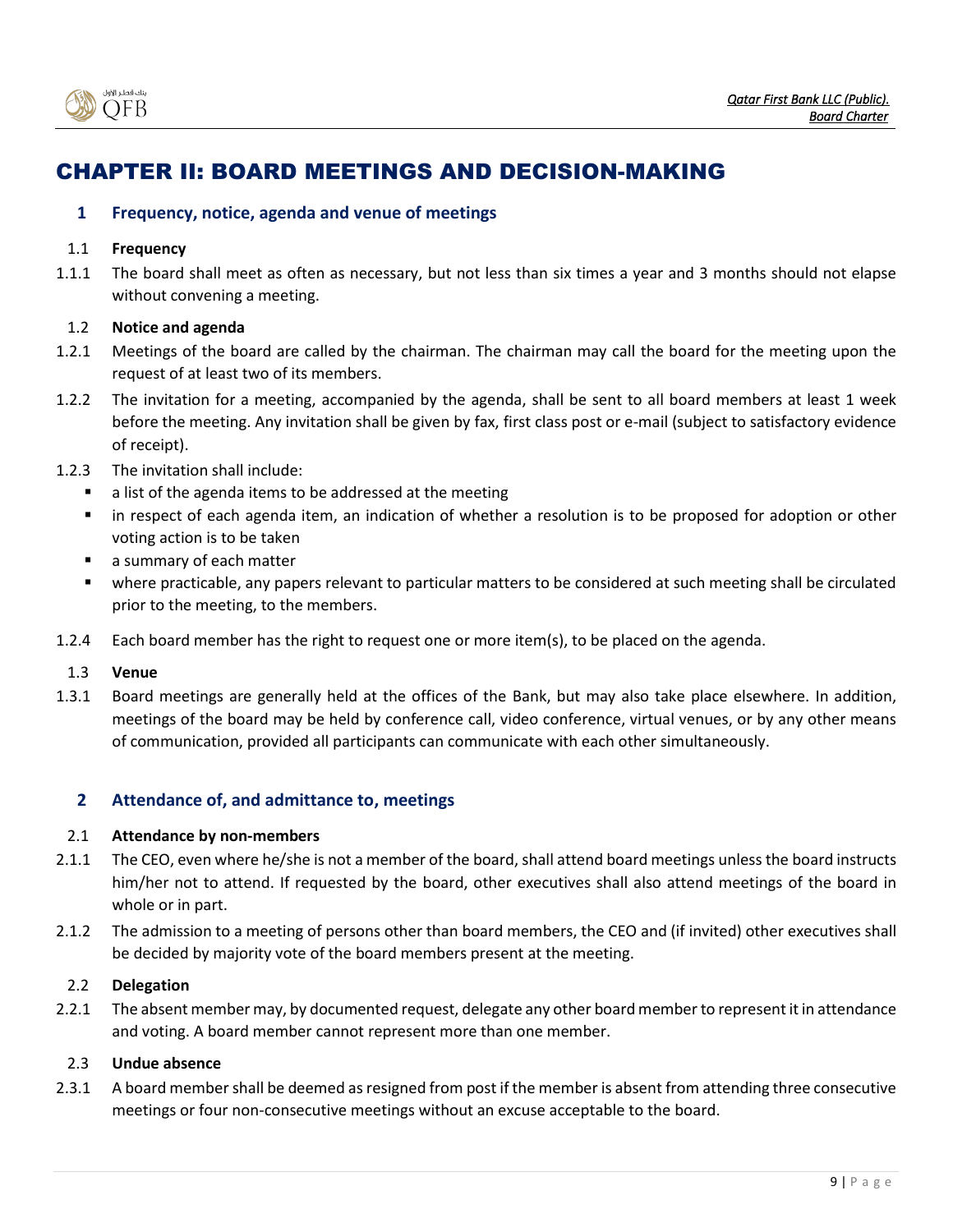

## <span id="page-9-0"></span>**3 Decision-making within the board**

#### 3.1 **Individual vote**

3.1.1 Each board member has the right to cast one vote.

#### 3.2 **Quorum and majority vote**

- 3.2.1 A board meeting shall be deemed valid if attended by the majority of the members, provided that either the chairman or the vice-chairman attends the meeting.
- 3.2.2 The board shall pass its decisions by majority vote of attendees and representatives. In the event of a tie, the chairman of the board has the deciding vote.

## 3.3 **Urgent/necessary procedures**

- 3.3.1 The board, if necessary or urgent, may issue resolutions by circulation.
- 3.3.2 Unanimous approval for resolutions shall be obtained from all the members.
- 3.3.3 Resolution by Circulation shall be ratified at the next board meeting.

#### 3.4 **Minutes**

- 3.4.1 Minutes must be drawn up for every board meeting and for every resolution adopted outside a meeting, and then circulated within 10 working days after the meeting, for comments and approval by the members. The minutes are to be signed by the chairman of the meeting and the secretary, then added to the Bank's records. If there is any member, who does not agree on any decision taken by the board, he/she may prove his/her objection in the meeting minutes.
- 3.4.2 The minutes of meetings shall include the names of the attending and absent members, as well as the meeting discussions and the vote details for each resolution.
- 3.4.3 The secretary shall ascertain, at the beginning of each meeting, the existence of any conflicts of interest and minute them accordingly.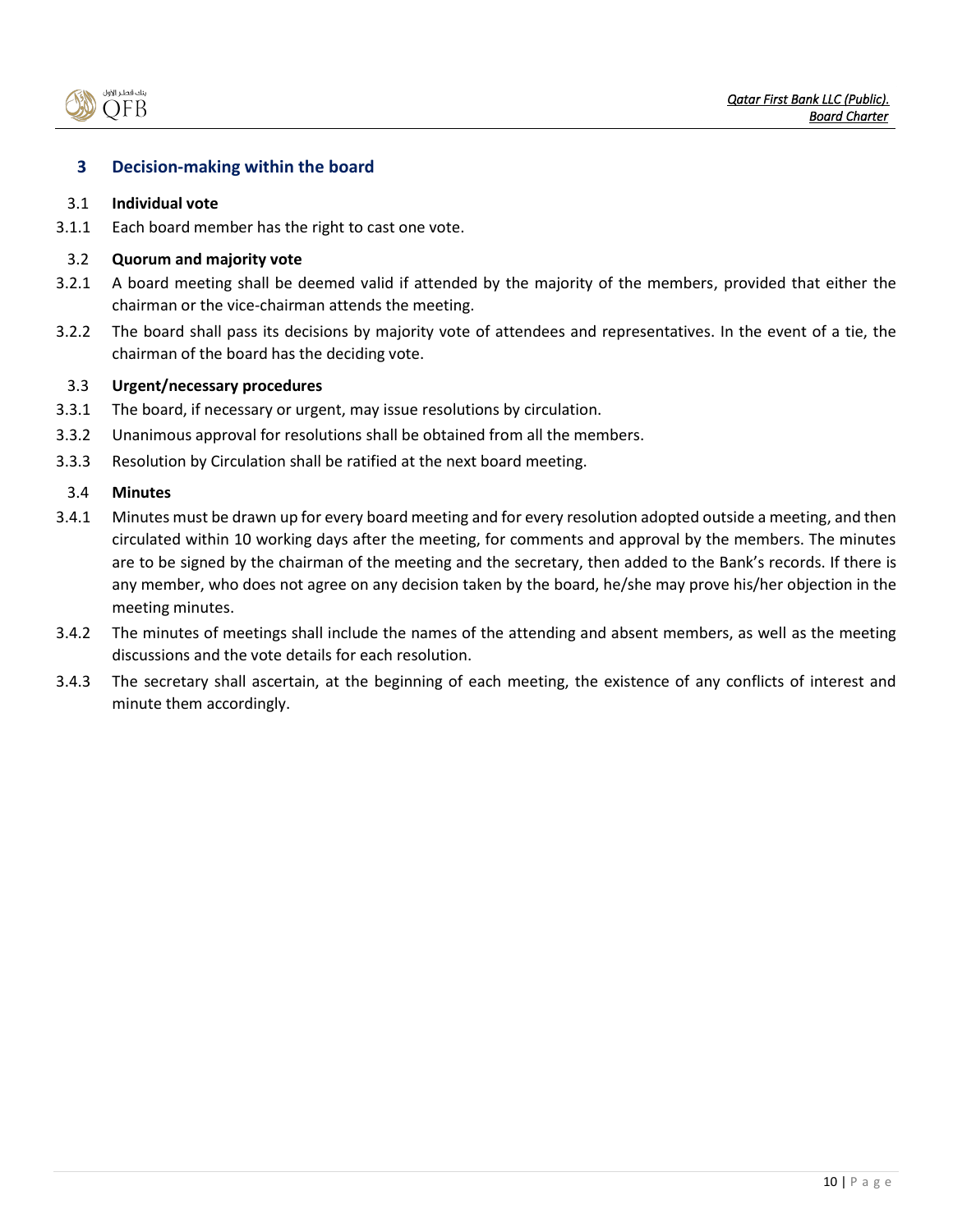

# <span id="page-10-0"></span>CHAPTER III: RESPONSIBILITIES AND DUTIES

## <span id="page-10-1"></span>**1 Responsibilities**

- 1.1 The board is responsible for independently overseeing the activities of the Bank with the objective of sustainable creation of value and in the interest of the Bank, taking into account the interests of the shareholders, its employees and other stakeholders.
- 1.2 The board's responsibilities include the following:
- 1.2.1 The board must carry out its duties responsibly, in good faith and with due diligence. Its decisions should be based on sufficient information from the executive management, or from any other reliable source. In discharging their duties, the members of the board must exercise the same care and diligence which an ordinary, prudent person would exercise in taking care of his/her own interest under similar circumstances, and reasonably act in the best interests of the Bank.
- 1.2.2 A board member represents all shareholders and shall act in the best interest of the company and not in the interest of the party or parties that he/she represents, or that voted in favor of his/her appointment to the board.
- 1.2.3 The board shall determine the powers to be delegated to the executive management and the procedures for taking any action, and the validity of such delegation. It shall also determine matters reserved for decision by the board. The executive management shall submit to the board periodic reports on the exercise of the delegated powers.
- 1.2.4 The board shall ensure that procedures are established for orienting new board members on the Bank's business particularly the financial and legal aspects, in addition to their training, where necessary.
- 1.2.5 The board shall ensure that sufficient information about the Bank is made available to all board members, generally, and, in particular, to the non-executive members, to enable them to discharge their duties and responsibilities in an effective manner.
- 1.2.6 The board shall not enter into loans, and shall not sell or mortgage the assets of the Bank, or drop the Bank's debts, without the approval of the General Assembly, unless such acts fall within the normal scope of the Bank's business.

Additionally:

- 1.2.7 The board ensures that all provisions of law and the Bank's internal policies are abided by and works to achieve their compliance.
- 1.2.8 The board advises regularly and supervises the executive management and the CEO. It must be involved in decisions of fundamental importance to the Bank.
- 1.2.9 Members of the board must take reasonable steps to be fully aware of all relevant issues, including engaging in due diligence, and make informed and independent decisions when voting on QFB matters. The duty of care also requires the members of the board to take reasonable steps to monitor the Bank's executive management and finance.
- 1.2.10 The board shall examine the efficiency of its activities on an annual basis.
- 1.2.11 The board is responsible for issuing and publishing this Board Charter.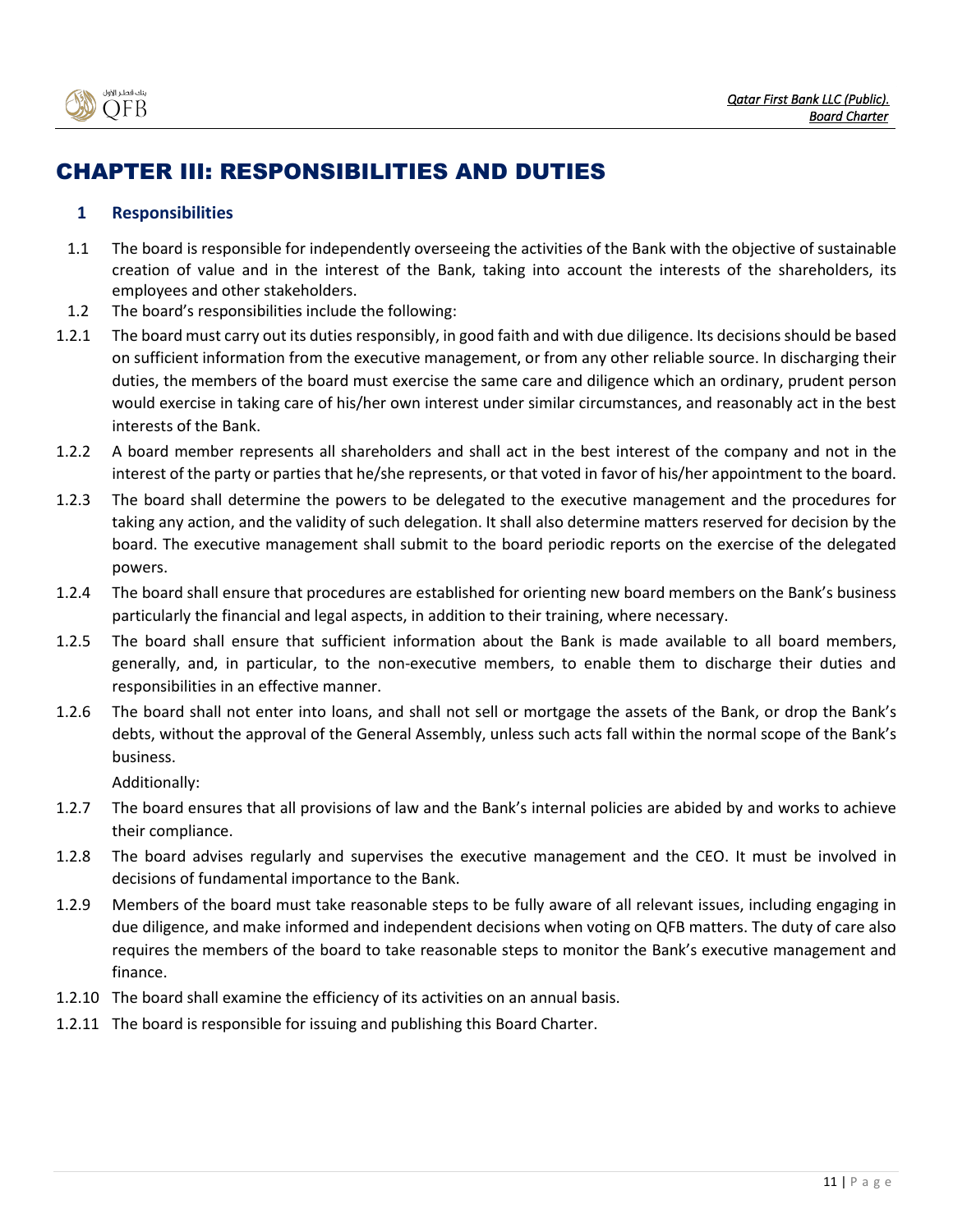

## <span id="page-11-0"></span>**2 Duties**

The duties of the board include but not limited to the following:

## 2.1 **Strategic plan and main objectives of the Bank**

Approving the strategic plan and main objectives of the Bank and supervising their implementation, including:

- 2.1.1 Setting a comprehensive strategy for the Bank and key business plans and risk management policy, reviewing and directing them.
- 2.1.2 Determining the most appropriate capital structure of the Bank, its strategies and financial objectives and approving its annual budgets.
- 2.1.3 Supervising the main capital expenses of the company and acquisition/disposal of assets.
- 2.1.4 Setting the performance objectives and monitoring the implementation of these, and the overall performance of the company.
- 2.1.5 Reviewing and approving the organizational structures of the Bank on a periodic basis to ensure distinct distribution for the functions, tasks and responsibilities of the company, especially internal control units.
- 2.1.6 Approving the procedures manual which is needed to implement the strategy and objectives of the company, which will be prepared by senior executive management. The manual shall include determining ways and means of quick contact with the authority and other regulatory authorities, as well as all parties concerned to governance, including the appointment of a communication officer.
- 2.1.7 Approving the annual plan of training and education in the company that includes programs introducing the company, its activities and governance.

## 2.2 **Internal controls rules and procedures**

Setting the rules and procedures for internal control and their supervision that includes:

- 2.2.1 Developing a documented policy that would regulate conflict of interest and remedy any possible cases of conflict by board members,senior executive management and shareholders. This includes misuse of the company's assets and facilities and the mismanagement resulting from transactions with related parties.
- 2.2.2 Developing a full disclosure system in order to achieve justice and transparency, and to prevent conflicts of interest and exploiting any insider Information. This system shall include procedures followed when dealing in securities by insiders, and identifying prohibited periods of their trading in securities of the company or any company of its group, as well as preparing and updating a list of insiders to provide a copy to the board and the Qatar Stock Exchange upon adoption or update.
- 2.2.3 Ensuring the integrity of the financial and accounting rules, including rules related to the preparation of financial reports.
- 2.2.4 Ensuring the implementation of control systems appropriate for risk management by generally forecasting the risks that the company may encounter and disclosing them transparently.
- 2.2.5 Annual review of the effectiveness of the company's internal control procedures.

## 1.1. **Approve risk levels**

- 1.1.1. Review and approve risk limits / policy.
- 1.1.2. Ensure adequate systems and controls in place to monitor risk.
- 1.1.3. Periodically monitor risk levels.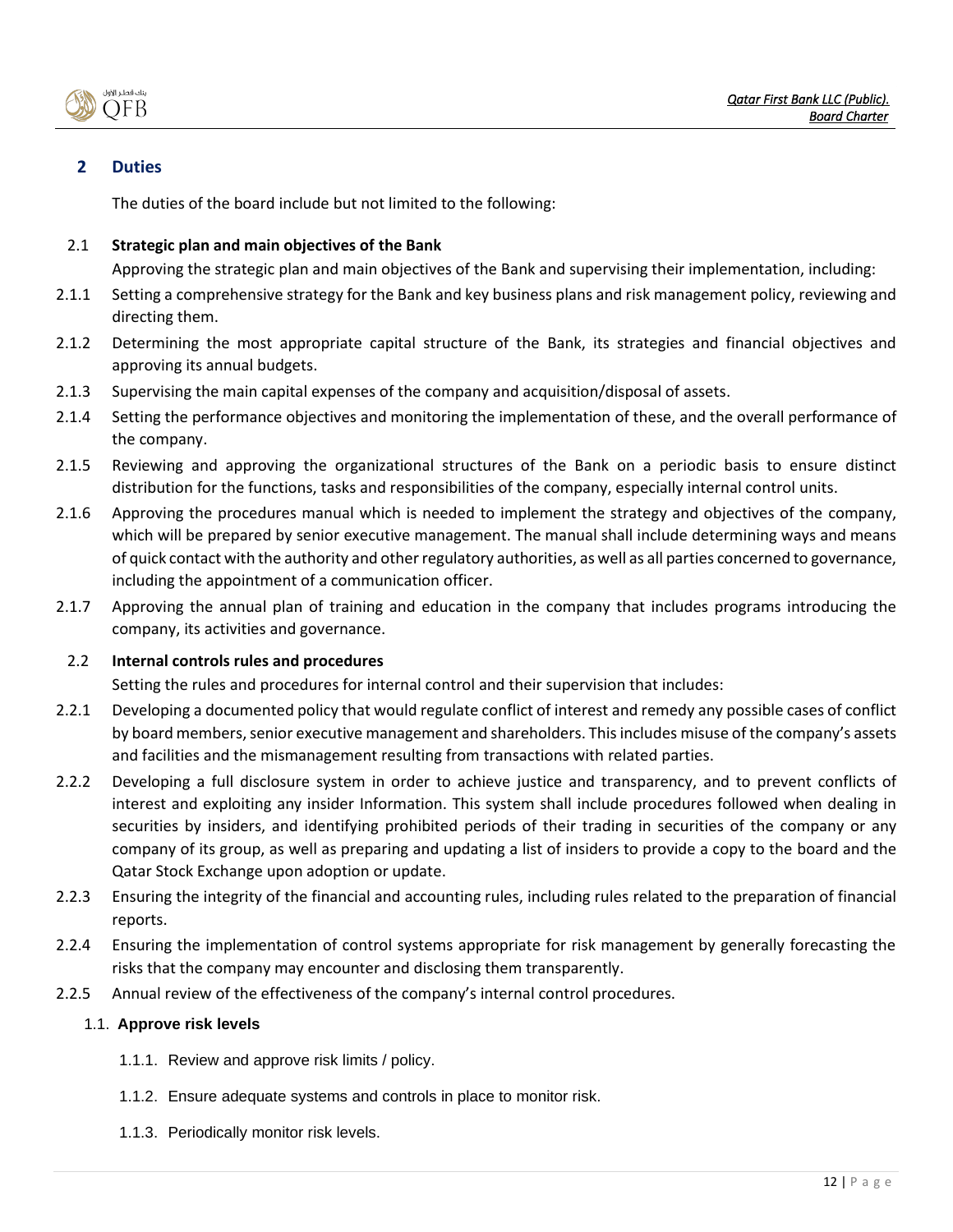بناف قطء الأماء OFB

## 2.3 **Approve risk levels:**

- 2.3.1 Review and approve risk limits and levels
- 2.3.2 Ensure adequate systems and controls in place to monitor and manage risks
- 2.3.3 Periodically review and monitor risk levels

#### 2.4 **Sharia Advisory Board**

- 2.4.1 The board may set up a Sharia advisory board and appoint its members
- 2.4.2 The board shall manage and oversee the activities of the Sharia Advisory Board.
- 2.4.3 The board shall determine the scope of work and limits of the Sharia Advisory Board as outlined in the Terms of Reference of the Sharia Advisory Board and the Bank's AoA.
- 2.4.4 The board shall review and approve the periodic and annual report of the Sharia Advisory Board that details the activities of the Sharia Advisory Board

#### 2.5 **Drafting a Governance Manual**

2.5.1 Drafting a Governance Manual for the Bank that does not contradict the provisions of the QFMA code; supervising and monitoring, in general, the effectiveness of the Governance Manual and amending it whenever necessary.

#### 2.6 **Board membership procedures**

2.6.1 Outlining specific and explicit policies, standards and procedures for board membership and implementing them after approval by the General Assembly.

#### 2.7 **Stakeholder's policy**

2.7.1 Developing a documented policy that regulates the relationship among the stakeholders in order to protect them and their respective rights.

#### 2.8 **Policies and procedures**

2.8.1 Setting policies and procedures to ensure the Bank's compliance with the laws and regulations, and the Bank's obligation to disclose material information to shareholders, creditors and other stakeholders.

#### 2.9 **Invitation to General Assembly**

2.9.1 Inviting all shareholders to attend the General Assembly meeting as outlined bylaw. The invitation and the announcement shall include a thorough summary of the General Assembly agenda, including the item of discussing and approving the Governance Report.

#### 2.10 **Approval of nominations and dismissals**

2.10.1 Approving the nominations for appointment and dismissal of the functions of senior executive management, CEO and their respective deputies in the company. When appointing the executive management and CEO, the board shall respect diversity. The board shall ensure that there is long-term succession planning in place.

#### 2.11 **Dealing and cooperation with providers**

2.11.1 Developing a mechanism for dealing and cooperation with providers of financial services, financial analysis, credit rating and other service providers, as well as the entities that identify standards and indices of financial markets in order to provide their services for all shareholders in a quick manner with integrity and transparency.

#### 2.12 **Awareness programs**

2.12.1 Developing the awareness programs necessary for spreading the culture of self-control and risk management of the Bank.

#### 2.13 **Board members remuneration policy**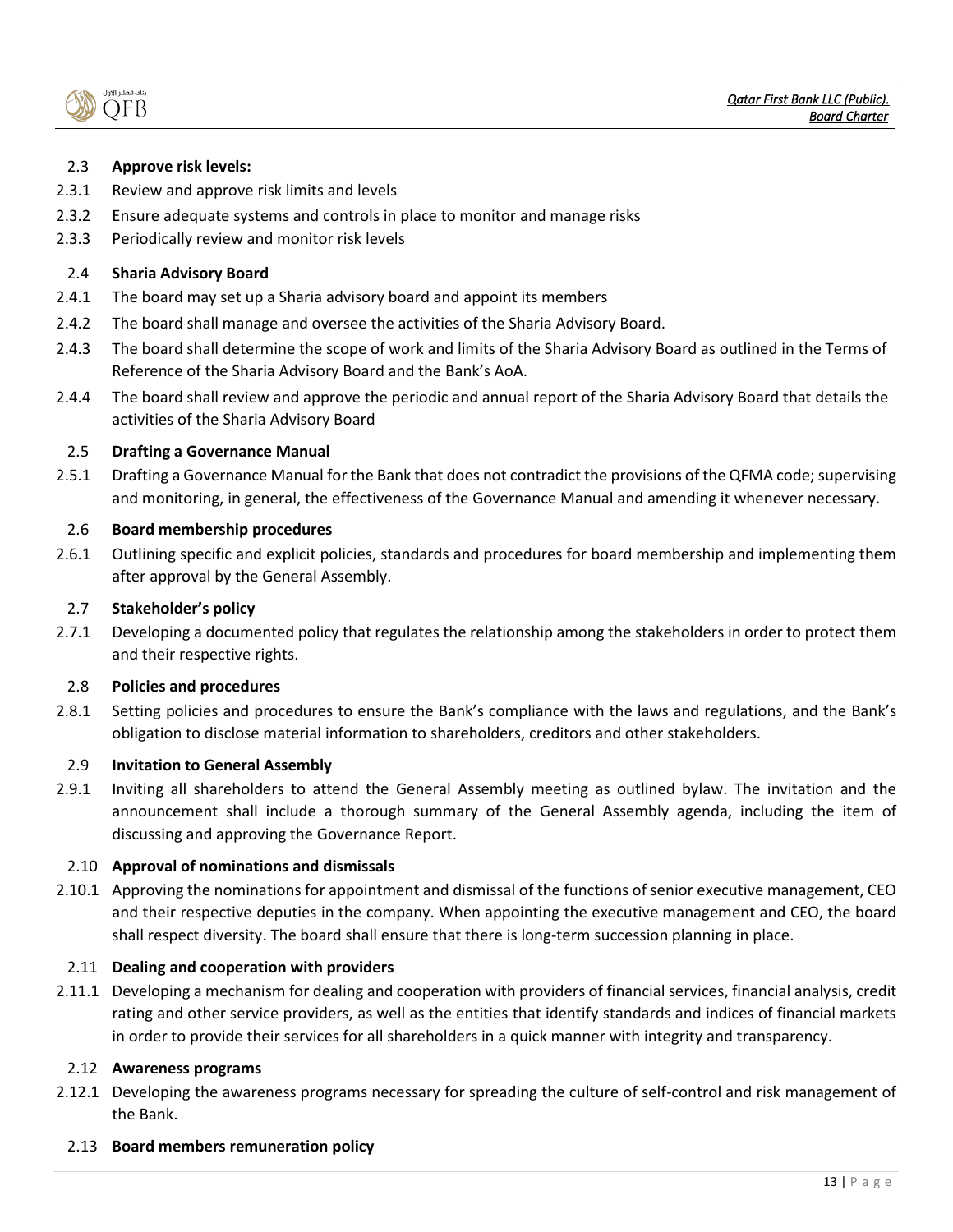

2.13.1 Establishing a documented policy that defines the basis and method of granting remuneration for the board members, in addition to incentives and rewards of the senior executive management and the Bank's employees in accordance with the principles of the QFMA code, without any discrimination based on race, gender or religion. This policy shall be submitted annually to the General Assembly for approval.

## 2.14 **Related parties' policy**

- 2.14.1 Developing a clear policy for contracting with the related parties.
- 2.14.2 The board shall present as part of its Annual Financial Statement a list of related Parties Transactions (if any) to be approved by the General Assembly.

#### 2.15 **Performance evaluation**

2.15.1 Setting foundations and standards for evaluating the performance of the board and the senior executive management.

## <span id="page-13-0"></span>**3 Tasks delegation**

- 3.1 Without prejudice to the competences of the General Assembly, the board shall assume all the necessary competencies and powers for the Bank's management. The board may delegate the exercise of these powers to its committees, and may form one or more special committee(s) to carry out specific tasks, the nature of which should be outlined in the decision of formation of these committees.
- 3.2 The board delegates the management of the Bank to the executive management. This delegation shall be renewed every year.
- 3.3 The ultimate responsibility for the Bank rests with the board, even if it sets up committees, or delegates some of its powers to the executive management. The board shall avoid issuing a general or an open-ended delegation.
- 3.4 Decisions that, by law, must be taken by the board, may not be delegated.

## <span id="page-13-1"></span>**4 Duties regarding the supervision of management**

#### 4.1 **Nature of supervision**

- 4.1.1 In supervising the management, the board shall consider:
	- the achievement of the Bank's objectives
	- the strategy and risks in the Bank's activities
	- the structure and operation of the internal risk management, and audit and control systems
	- the financial reporting process
	- compliance with law and regulations
	- Any other matters the law requires the board to consider.

#### 4.2 **Financial reporting**

4.2.1 The board supervises the Bank's financial reporting in accordance with Chapter III, Section 6 'Supervision of financial reporting' below.

#### 4.3 **Annual risk review**

4.3.1 The board shall discuss, on a regular basis, the Bank's strategy and business risks, the management's assessment of the internal risk management and control systems, and any significant changes to these systems.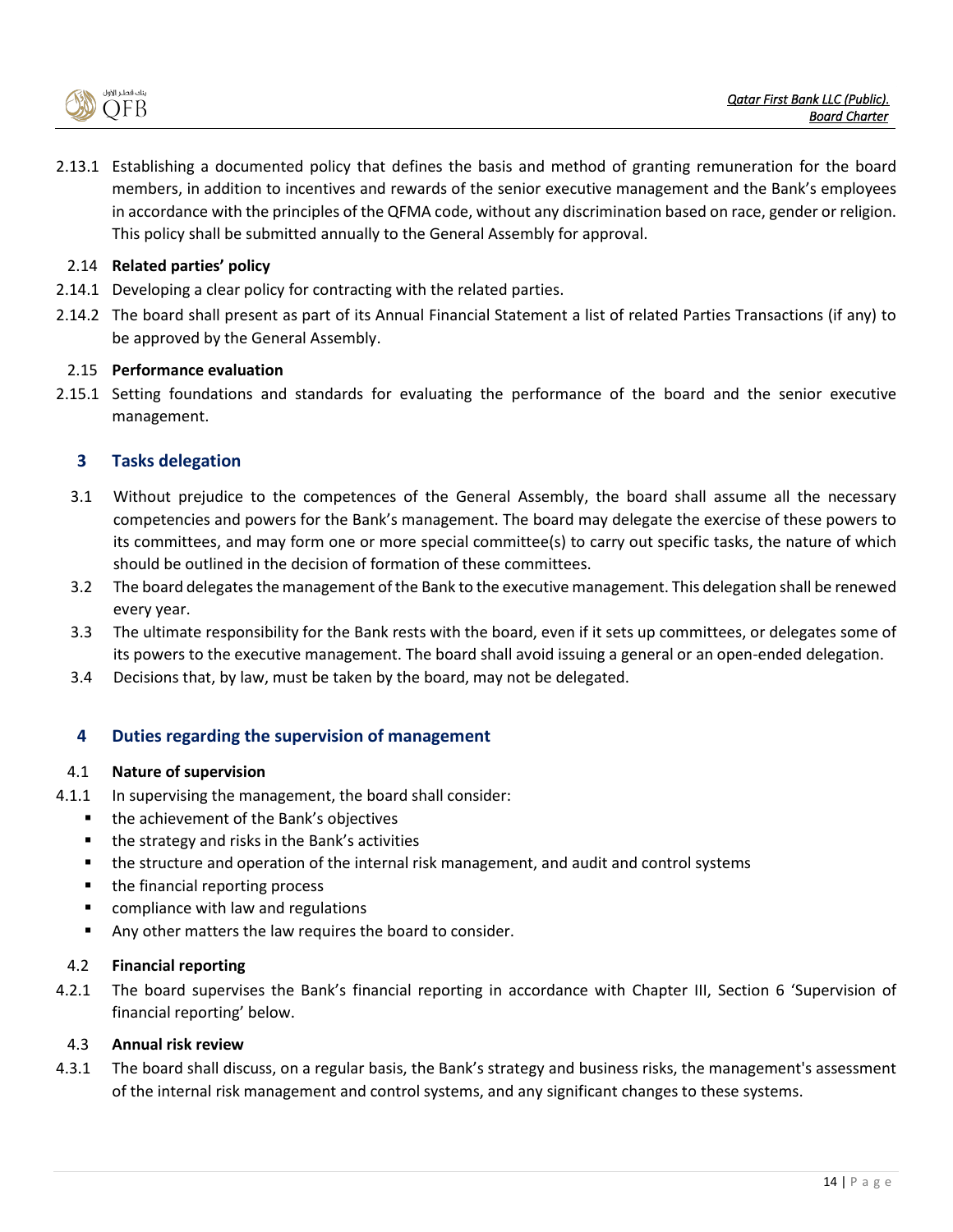.<br>ننك قطر الأول OFB

## <span id="page-14-0"></span>**5 Duties regarding the members and the performance of the board**

## 5.1 **Duties of board members**

- 5.1.1 The board members shall act in good faith, exercise diligence and care, speak out and be loyal to the Bank. The board member should also take all reasonable steps to be fully aware of potential issues in the Bank.
- 5.1.2 In all cases, the board members should comply with the following:
	- Attending meetings of the board and committees regularly, and not withdrawing from the board except when scheduled.
	- Prioritizing the interests of the Bank, shareholders and all stakeholders over their own interest.
	- Providing opinion on the Bank's strategic matters, policy of projects implementation, staff accountability systems, resources, key appointments and operation standards.
	- Monitoring the Bank's performance in realizing its agreed objectives and goals, and reviewing its performance reports, including the Bank's annual, half yearly and quarterly reports.
	- Supervising the development of the procedural rules for the Bank's governance to ensure their implementation in an optimal manner in accordance with the code.
	- Using their diversified skills and experience, with diversified specialties and qualifications, through an effective and productive management of the Bank, and working to achieve the interests of the Bank, partners, shareholders and other stakeholders.
	- **Effectively participating in the Bank's general assemblies and achieving its shareholders' demands in a balanced** and fair manner.
	- Refraining from providing any statements, data or information, without prior documented permission from the chairman. The board shall appoint an official spokesperson for the Bank.
	- Disclosing financial and trade relations, and litigants, including the judicial, to the board, which may negatively affect undertaking the tasks and functions assigned to them.
- 5.1.3 The board members, at the Bank's expense, may request the opinion of an independent external consultant in issues relating to any of the Bank's affairs.

## 5.2 **Board self-assessment**

5.2.1 At least once a year, the board shall discuss its own activities and those of its individual members, the effectiveness of such activities, and the composition and competence of the board.

## <span id="page-14-1"></span>**6 Supervision of financial reporting**

## 6.1 **General supervision responsibilities**

- 6.1.1 The board, in consultation with the ARCC, supervises compliance with documented procedures for the preparation and publication of the annual report and consolidated financial statements, the interim reports or quarterly and half year financial reports and any other financial information. The board, through the ARCC, also supervises the internal control and audit mechanisms for external financial reporting.
- 6.1.2 The consolidated financial statements and the condensed consolidated financial statements in the half-year financial report and the quarterly financial report are prepared in accordance with the International Financial Reporting Standards ('**IFRS**') and the Accounting and Auditing Organization for Islamic Financial Institutions ("**AAOIFI**").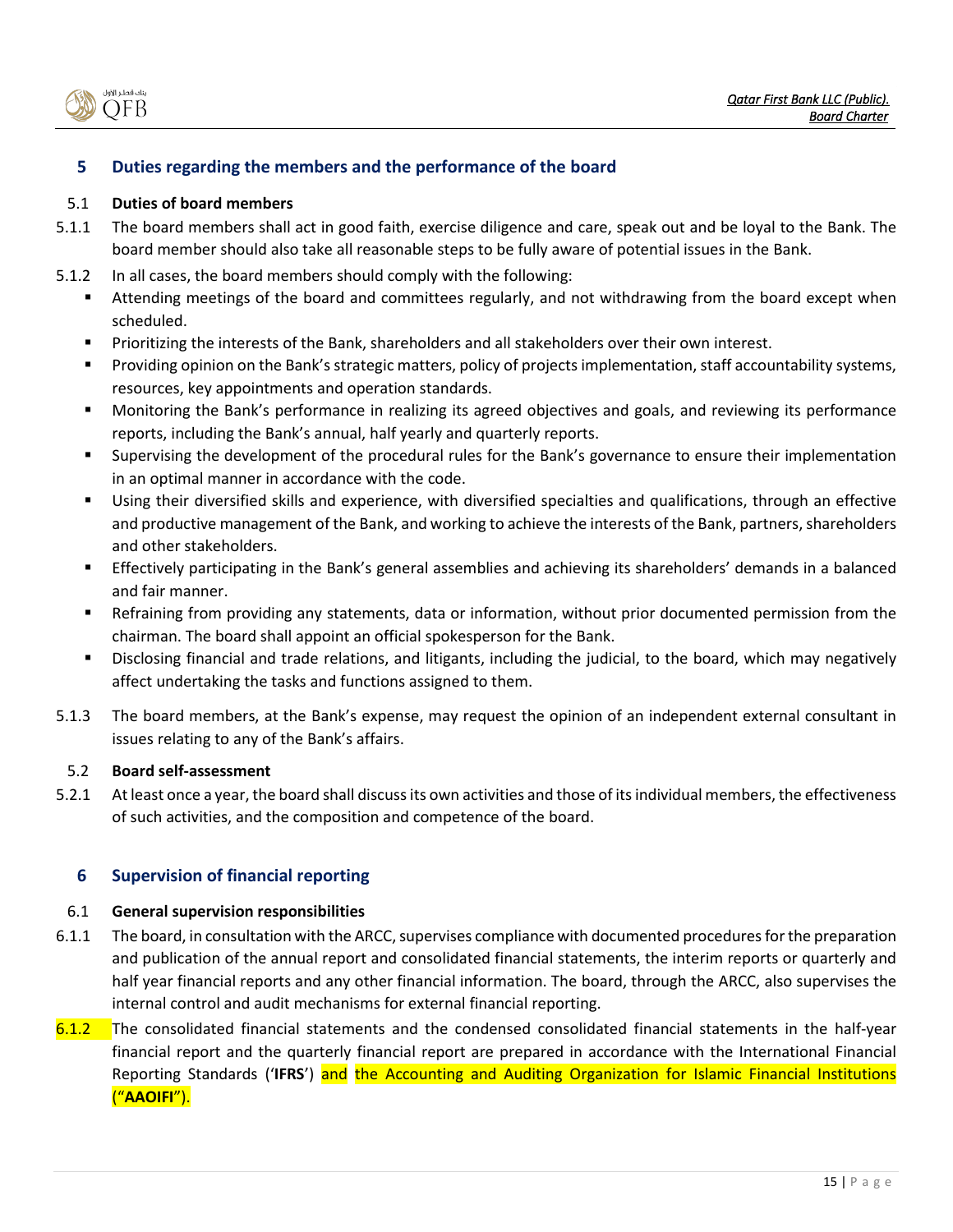

## 6.2 **Discussion of financial reports**

- 6.2.1 The consolidated financial statements must be prepared by the management, under the supervision of the board, and examined by the external auditor. Half-year and any quarterly financial reports shall be discussed with the board and the ARCC prior to publication.
- 6.2.2 The ARCC shall regularly, and in any event as soon as possible, provide the board with reports on the Annual Report and Accounts, and the Half-year and quarterly financial reports, which will then be discussed at a meeting of the board.
- 6.2.3 The consolidated financial statements shall be publicly accessible within 90 days of the end of the financial year; half yearly interim reports and quarterly interim reports shall be publicly accessible within 45 days and 30 days, respectively, of the end of the reporting period.

## 6.3 **External auditor**

6.3.1 The board shall ensure that the external auditor attends the meetings of the ARCC and the Board (if required by the Board) at which the report of the external auditor, with respect to the audit of the annual financial statements and the consolidated financial statements, is discussed, and at which the board decides whether or not to approve the annual accounts based on the recommendation of the ARCC. The external auditor shall receive any financial information underlying the quarterly and/or half-year financial reports, and other interim financial reports, and shall be given the opportunity to respond to all information.

## 6.4 **ARCC is the principal contact with the external auditor**

6.4.1 The board's principal contact with the external auditor is through the chairman of the ARCC. If any irregularities in the financial reports are discovered, the first discussion regarding such irregularities should be between the ARCC and the external auditor.

## 6.5 **Recommendations by external auditor**

6.5.1 The board shall carefully consider and, if accepted, put into effect any recommendations made by the external auditor through the ARCC. This will include recommendations by the external auditor on the Bank's internal controls, as expressed in the 'Management Letter'.

## <span id="page-15-0"></span>**7 Duties regarding nomination and assessment of external auditor**

## 7.1 **Independence**

- 7.1.1 The external auditor must be independent. These regulations are based on the principles that:
	- The external auditor must be independent from the Bank both in mind as in appearance.
	- An external auditor is someone who is able, in the light of all relevant facts and circumstances, to form an objective and impartial opinion on all matters that fall within the scope of his/her assignment.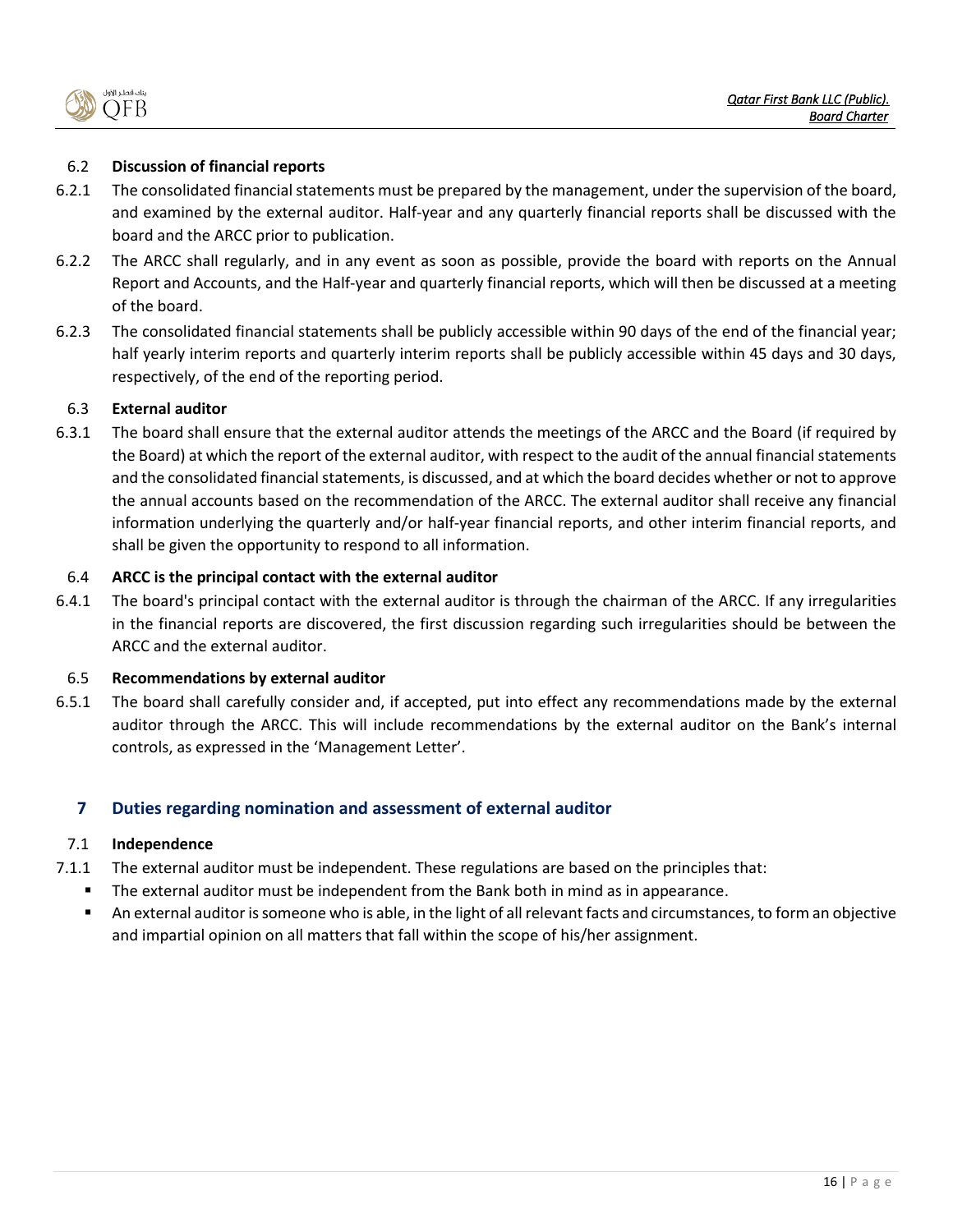

- 7.1.2 An external auditor is not allowed to perform a statutory audit if he/she has financial, commercial, employment or other ties with the Bank that, in the opinion of a reasonable and properly informed third-party expert, compromise the auditor's independence.
- 7.1.3 In addition to the audit work, the external auditor of the Bank may also carry out non-audit work, to the extent allowed under applicable legislation and regulations, and the internal procedures of the Bank.
- 7.1.4 The non-audit work shall not jeopardize the independence of the external Auditor, in no event shall the individuals performing the audit work engage in any non-audit work. All audit and non-audit work (including fees and conditions) carried out by the external auditor for the Bank must be approved in advance by the board on a recommendation of the ARCC.

#### 7.2 **Appointment of external auditor**

- 7.2.1 The external auditor shall be appointed by the General Assembly: The board nominates a candidate for appointment to the General Assembly based on an open, transparent and competitive selection process, conducted by the ARCC, and may recommend replacement of the external auditor. The ARCC is responsible for reviewing and considering offers of external auditors registered in the external auditors list of the authority, and then submitting to the board a recommendation with reasons to choose one offer or more. Once the board approves the recommendation, it shall be included in the Bank's General Assembly agenda.
- 7.2.2 Prior to submitting a proposal for election, the board or the ARCC shall obtain a statement from the proposed external auditor stating whether, and where applicable, which business, financial, personal and other relationships exist between the external auditor, its executive bodies and head auditors on the one hand, and the company and members of its executive bodies on the other hand, that could call its independence into question. This statement shall include the extent to which other services were performed for the company in the past year, especially in the field of consultancy, or which are contracted for the following year.

## 7.3 **Duration**

7.3.1 The external auditor is appointed for 1 year, renewable for a similar period up to maximum 5 consecutive years. After this period, the external auditor shall not be reappointed before a period of 2 consecutive years.

## 7.4 **Compensation of external auditor**

7.4.1 The compensation of the external auditor, and instructions to the external auditor to provide non-audit services, shall be closely reviewed and approved by the board on the recommendation of the ARCC, as such ensuring the auditor's independence, subject to the approval of the General Assembly.

## 7.5 **Reports to the board**

- 7.5.1 The ARCC shall report their dealings with the external auditor to the board on an annual basis, including their assessment of the external auditor's independence (for example, the desirability of rotating the responsible partners of the external auditor and the desirability of the external auditor in providing both auditing and nonaudit services to the company). The board shall take this into account when deciding its nomination to the General Assembly for the appointment of an external auditor.
- 7.5.2 The external auditor shall inform the board in writing about any risk to which the Bank is exposed or expected to be exposed, and about any violations immediately upon identification, as well as sending a copy of the notice to the authority. In this case, the external auditor shall have the right to invite the General Assembly to convene, pursuant to the law, provisions in this regard, provided the authority is informed.
- 7.5.3 The external auditor and its employees are prohibited from:
	- Revealing the Bank's secrets and Confidential Information.
	- To combine between its assigned business, functions and duties and any other business in the Bank.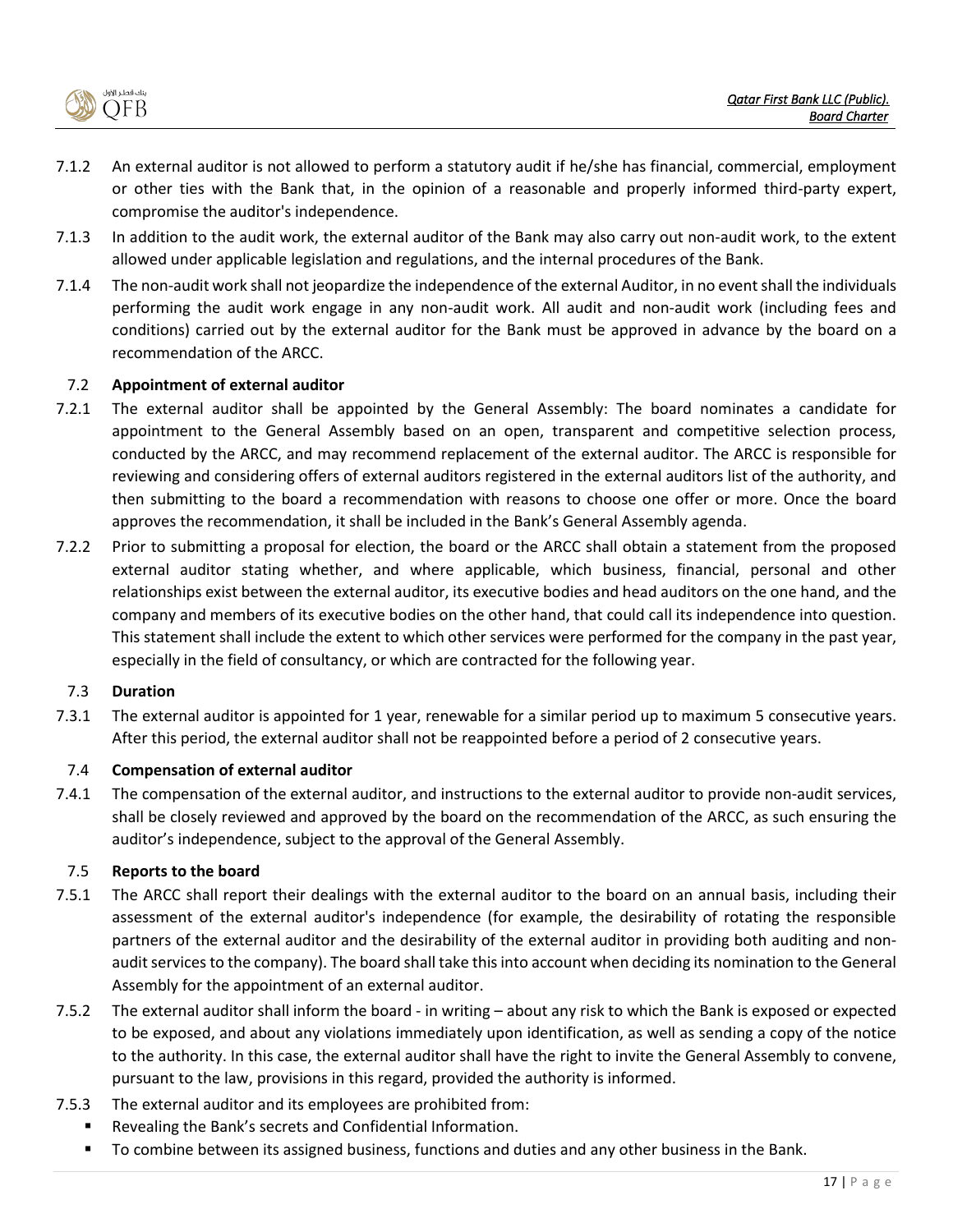بنك قطر الأول OFB

To work at the Bank for at least 1 year prior to the date of the end of relations with the Bank.

## 7.6 **Reports to the General Assembly**

- 7.6.1 The external auditors shall submit a report to the General Assembly. A copy of the report shall be sent to the authority with responsibility for the validity of data contained within it.
- 7.6.2 Each shareholder of the General Assembly has the right to discuss and seek clarification of any aspect of the report with the external auditor.
- 7.6.3 The external auditor's report must include information relevant to the shareholders in relation to internal controls and performance assessment in the company, specifically whether:
	- a. The internal control systems implemented by the Bank are appropriate and effective.
	- b. The Bank is able to operate as a going concern.
	- c. The Bank has developed internal policies and procedures.
	- d. The internal policies and procedures are adequate for the Bank.
	- e. The Bank has adequately implemented the internal policies and procedures.
	- f. The Bank is complying with the Articles of Associations and relevant laws and regulations.
	- g. The Bank is complying with best international standards relating to the preparation of financial reports.
	- h. The Bank is cooperation with the external auditor.

## 7.7 **Conflicts of interest**

7.7.1 Board members must inform the chairman of the ARCC of any matters they know of that may compromise the independence of the external auditor, or that may result in a conflict of interest between the external auditor and the Bank.

## <span id="page-17-0"></span>**8 Compensation of management and board members**

## 8.1 **Annual Remuneration Policy**

- 8.1.1 The board shall determine the compensation of the executive and non-executive board members based on the Annual Remuneration Policy proposed by the NRCGC.
- 8.1.2 The Annual Remuneration Policy shall include the way of identifying the remuneration to be paid to the chairman and other board members.
- 8.1.3 The Remuneration Policy planned for the next financial year shall be submitted to the General Assembly for its approval. Every change to the Remuneration Policy shall also be submitted to the General Assembly for its approval.

## 8.2 **Annual Remuneration Report**

8.2.1 The NRCGC shall annually prepare a remuneration report setting out the compensation policies and activities of the past year and an overview of the Annual Remuneration Policy and planned activities for the next financial year and subsequent years. The Annual Remuneration Report will differentiate between executive and non-executive remuneration.

## 8.3 **Extraordinary compensation**

<span id="page-17-1"></span>8.3.1 If a board member or former board member is paid special compensation during any financial year, an explanation of this compensation shall be included in the remuneration report. The remuneration report shall detail and explain any compensation paid or promised as severance pay to a board member.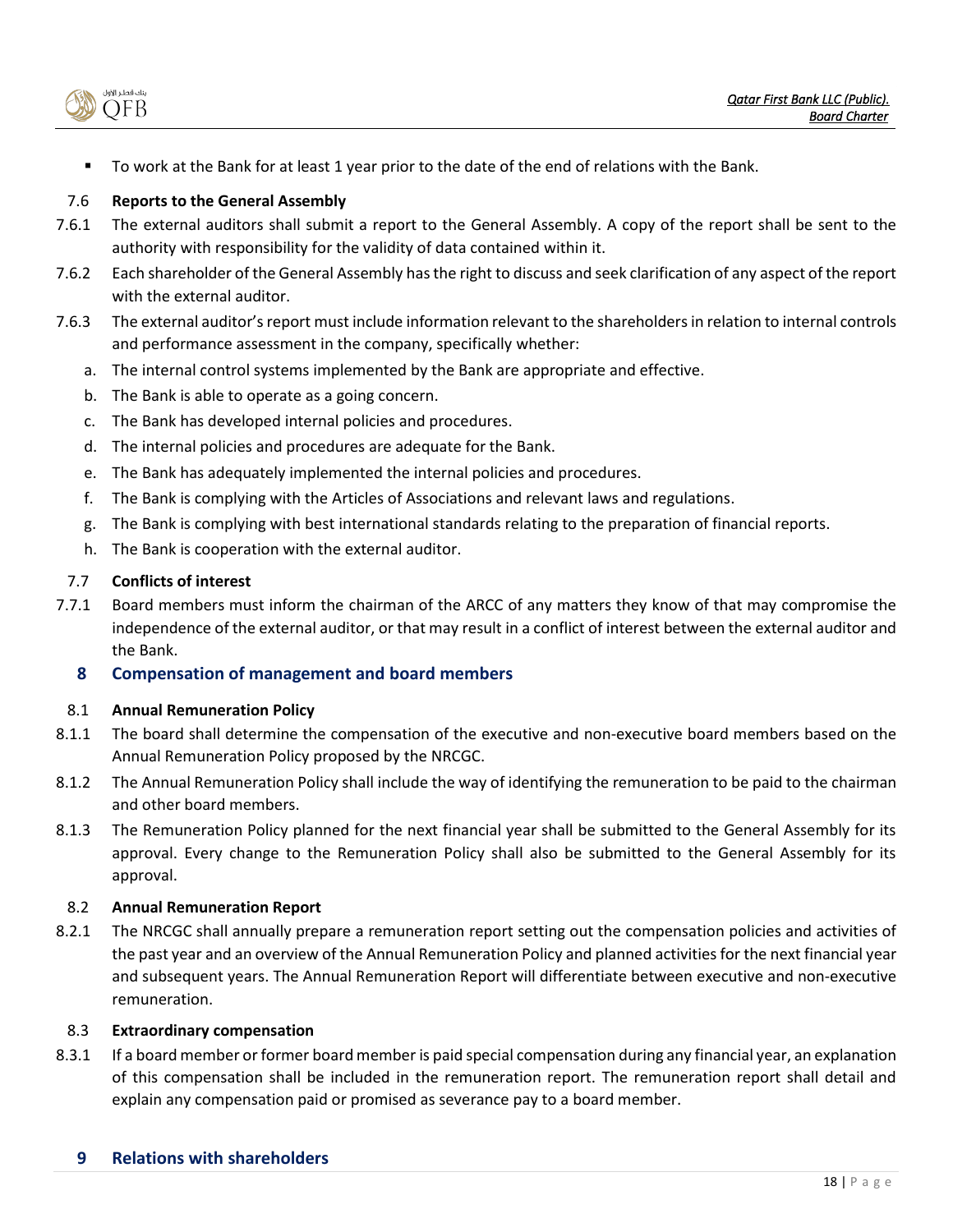بناف قطء الأماء OFB

## 9.1 **General**

- 9.1.1 Shareholders exercise their rights at the General Assembly and vote there.
- 9.1.2 Each share carries one vote. There are no shares with multiple voting rights, preferential voting rights or maximum voting rights.
- 9.1.3 All shares of the same class shall have the same rights attached to them.

## 9.2 **Access to information**

- 9.2.1 The Bank shall check and update the information regularly, and provide the shareholders with all information they deem important to enable them to exercise their rights fully, using new and modern technologies.
- 9.2.2 Shareholders have the right to review and access the Bank's Shareholders' Register and other information, free of cost, in accordance with the provisions of the Articles of Association and the code.

## 9.3 **Equal and simultaneous information**

9.3.1 The board shall provide all shareholders and other parties in the financial markets with equal and simultaneous information (when appropriate), about matters that may influence the share price.

## 9.4 **Compliance with law**

9.4.1 The board shall ensure all laws are complied with, regarding the rights of the General Assembly and of individual shareholders.

## 9.5 **Attendance by board members**

9.5.1 The chairman shall ensure that (unless there are important reasons) all the members of the board shall attend the General Assembly meetings.

## 9.6 **Chairman of general meetings**

9.6.1 The General Assembly meetings are presided over by the chairman of the board or, in his/her absence, the vicechairman of the board. The board may designate someone else to preside over the assembly meeting.

## 9.7 **Disclosure of resolutions**

9.7.1 A resolution of the General Assembly may be publicly-disclosed only through a statement from the chairman of the board or the company secretary.

## 9.8 **Changes to corporate governance**

9.8.1 Any substantial change to the corporate governance structure of the Bank which is included in the Bank's AoA shall be submitted to the General Assembly for discussion under a separate agenda item.

## 9.9 **Attendance by the external auditor**

9.9.1 The board shall ensure that the responsible partner (or certifying auditor) of the external auditor attends the General Assembly and is available to address the meeting. The external auditor may be questioned by the General Assembly in relation to the audit of the Bank's financial statements.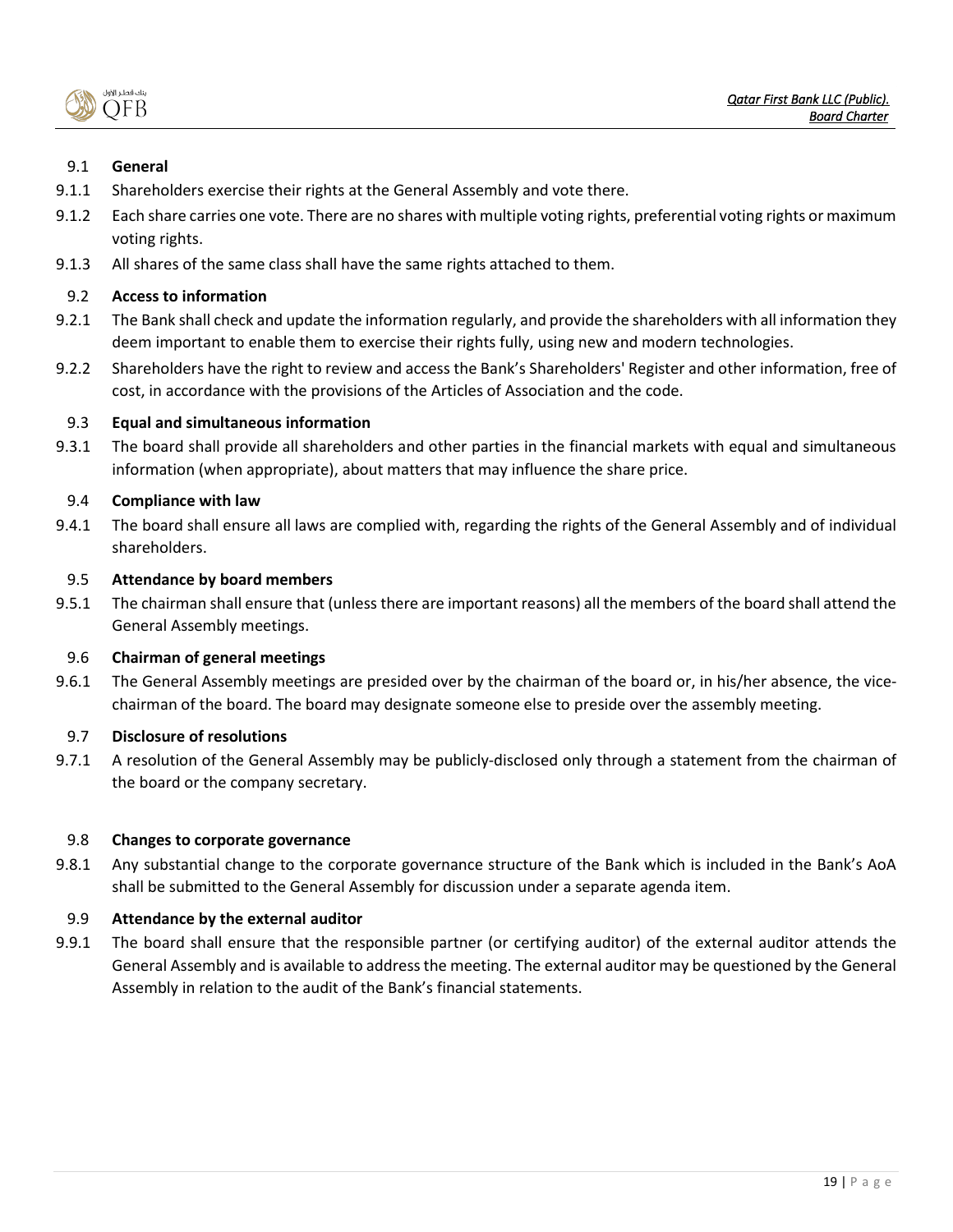

## <span id="page-19-0"></span>CHAPTER IV: OTHER PROVISIONS

## <span id="page-19-1"></span>**1 Access to information**

- 1.1 The board shall have unrestricted access to relevant management, employees, and information and investigate any matter brought to its attention with full access to all books, records, facilities and personnel of the Bank.
- 1.2 The board shall have access to adequate internal and external resources, on any matters within its charter.

## <span id="page-19-2"></span>**2 Conflicts of interest of board members**

## 2.1 **No benefits**

- 2.1.1 Members of the board and employees in connection with their work, may neither demand, nor accept from third parties, payments or other advantages for themselves or for any other person, or grant third parties unlawful advantages.
- 2.1.2 Members of the board are bound by the Bank's best interests. No member of the board may pursue personal interests in his/her decisions or use business opportunities intended for the Bank for himself/herself.

## 2.2 **Duty to disclose**

- 2.2.1 A board member shall immediately report to the chairman of the board without delay, any conflict of interest and shall provide all relevant information, including information concerning his/her relatives by blood or marriage up to the second degree.
- 2.2.2 All these transactions shall be disclosed in the Bank's annual report and specifically referred to in the General Assembly following the entry into of such transactions.

## 2.3 **Related party transactions**

- 2.3.1 A potential conflict of interest exists if the Bank intends to enter into a transaction with a related party, and the Bank shall develop a policy on how to ensure that the rights of shareholders are protected during such transactions. A related party, as defined by the code, includes the following:
	- The board member of the Bank, or a company of its group.
	- **•** The member of the senior executive management of the Bank, or any affiliate company of its group.
	- A person who owns at least (5 percent) of the Bank's shares or any of its group.
	- The relative of any of the former mentioned to the second degree.
	- The legal persons controlled by a member of the board of the Bank, or any affiliate company within the group, or of senior executive management and their relatives to the second degree.
	- The legal persons that participated in a project or a partnership of any kind with the Bank, or any affiliate company within the group.

## 2.4 **Abstention by conflicted party**

2.4.1 The board member concerned shall not take part in the assessment by the board of whether a conflict of interest exists, nor in any discussion, decision-making or voting regarding any subject or transaction in which he/she has a conflict of interest with the company.

#### 2.5 **Requirements to approve conflicts of interest**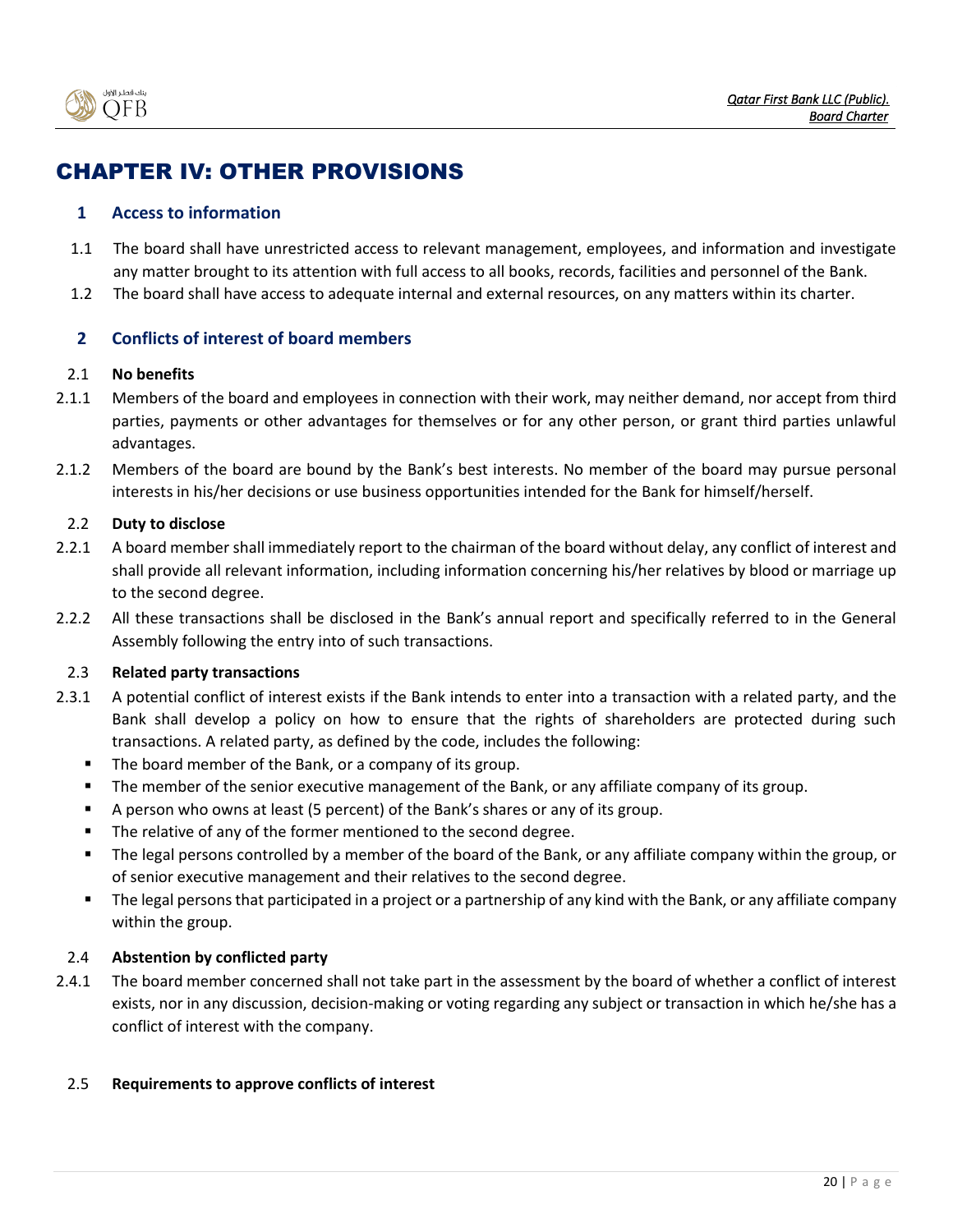

- 2.5.1 All transactions in which there are conflicts of interest with board members shall be agreed on terms that are customary for arm's-length transactions in the Bank's business and shall not involve terms that are contrary to the interests of the Bank.
- 2.5.2 Unless permitted to do so by a resolution of the shareholders at a General Assembly approving related parties transactions, members of the board must not have a direct or indirect interest in any contracts, projects or commitments made on account of the Bank, unless such contracts:
	- Were awarded pursuant to a public tender which was open to all interested parties.
	- Are being entered into by the Bank in the ordinary course of business.
- 2.5.3 In all cases, decisions to enter into major transactions (as defined in the Code) in which there are conflicts of interest with board members require the approval of the General Assembly.
- 2.5.4 A **transaction** is defined by the code as, "*Commercial or financial transactions of the same nature whose value amounted (10%) of the Company's transactions volume in one Year, or more than the average Company's total transactions during the last three Years*".
- 2.5.5 A **major transaction** is defined by the code as, "*Any transaction or series of linked or related transactions aiming to own, sell, lease, exchange, or otherwise dispose of (except for establishing guarantees) assets of the Company or assets to be acquired by the Company or transactions which would change the essential nature of the Company business; or those whose gross value exceeds (10%) of the lesser of either the Company's market value or the net value of the Company's assets according to the latest announced financial Statements*".

## <span id="page-20-0"></span>**3 Directors and officers liability insurance**

- 3.1 Directors and officers liability insurance ('**D&O**') shall be provided to the directors and officers as part of the Bank's blanket indemnity policy so they can serve as supervisors and managers of the Bank without fear of personal financial loss. This D&O will represent an indemnification (reimbursement) for losses or advancement of defense costs, in the event they suffer such a loss as a result of a legal action brought for alleged wrongful acts, omissions or misstatements in their capacity as directors and officers.
- 3.2 Intentional illegal acts, criminal fraud or illegal profits will not be covered under D&O.
- 3.3 The Bank shall maintain on annual basis a blanket liability insurance policy as required by the relevant authorities.

## <span id="page-20-1"></span>**4 Induction program, ongoing training and education**

#### 4.1 **Induction program**

4.1.1 Upon his/her election, each board member shall participate in an induction program that covers the Bank's strategy, general financial and legal affairs, financial reporting by the Bank, any specific aspects unique to the Bank and its business activities, and the responsibilities of a board member. Refer to the Board Induction and Training Program Policy.

## 4.2 **Annual review of training**

4.2.1 The board shall conduct an annual review to identify areas where the board members require further training or education. Refer to the Board Induction and Training Program Policy.

## <span id="page-20-2"></span>**5 Holding and trading securities**

5.1 **Trades in company securities**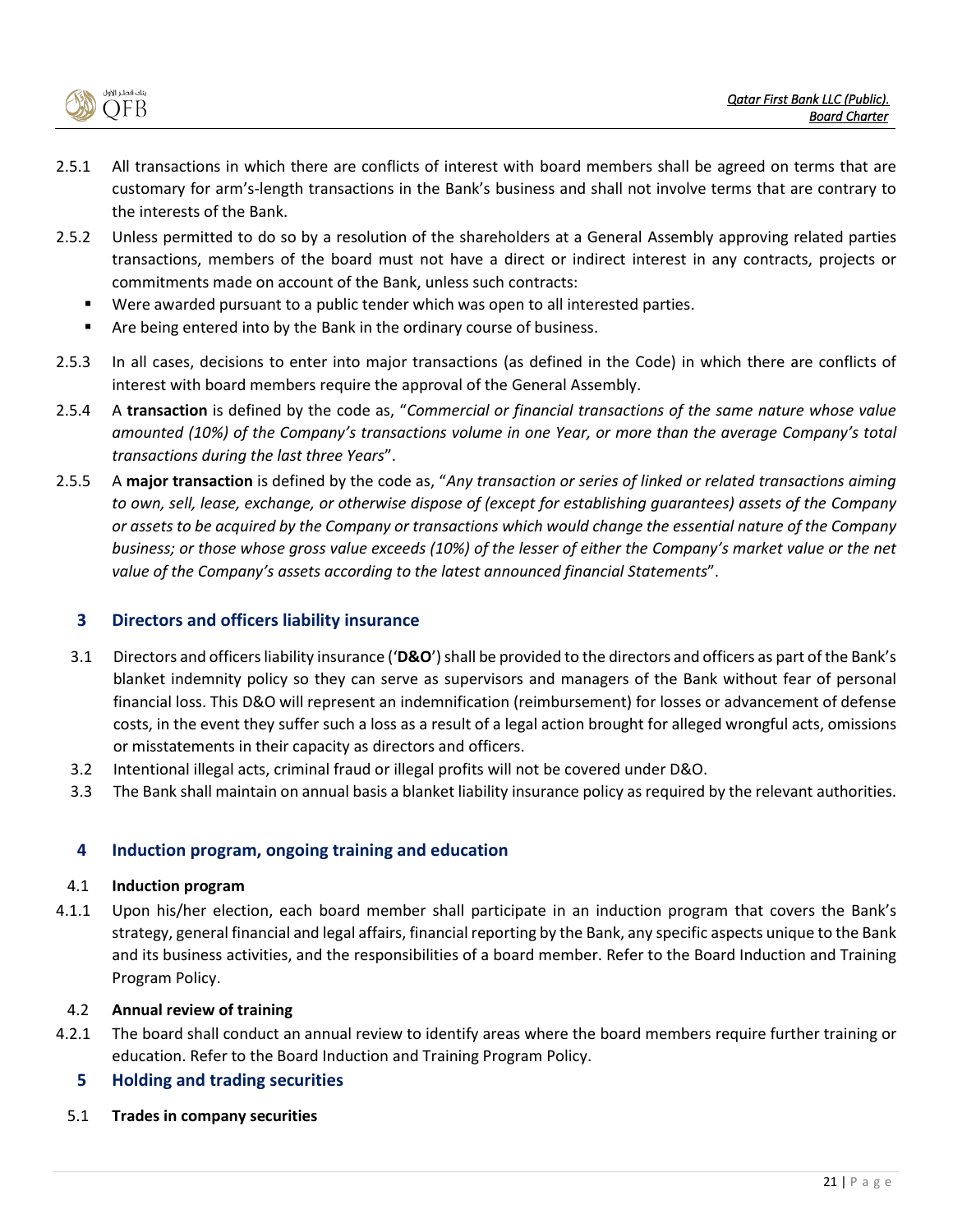

5.1.1 All board members shall comply with the Insider Trading Policy of QFB.

## 5.2 **Reports on change in ownership**

5.2.1 The board members, their spouses and minor children, must disclose any trading and transaction they carry out involving the Bank's shares and any other securities in other companies.

## <span id="page-21-0"></span>**6 Confidentiality**

## 6.1 **Duty to keep information confidential**

- 6.1.1 Unless required to do so by law, no board member shall, during his/her membership of the board or afterwards, disclose any information of a confidential nature regarding the business of the Bank and/or any companies in which it holds a stake, that came to his/her knowledge in the capacity of his/her work for the Bank and which he/she knows, or shall know, to be of, a confidential nature.
- 6.1.2 A board member may disclose such information to fellow board members, as well as co-staff members of the Bank and companies in which the company holds a stake who, in view of their activities for the Bank and companies in which the Bank holds a stake, shall be informed of the information. A board membershall not use such confidential information for his/her personal benefit.

## 6.2 **Return of confidential information**

6.2.1 At the end of each board member's term of office, he/she shall return all confidential documents in his/her possession to the Bank, or guarantee their disposal in a manner that ensures confidentiality is preserved.

## 6.3 **Notice of disclosure**

6.3.1 If a board member intends to disclose to third parties, information which he/she has become aware of in his/her duties and which may be confidential, he/she must obtain written consent from the chairman of his/her intent and the identity of the person who is to receive the information, with sufficient notice for the chairman to assess the situation and advise the board member. This section applies to both official and personal statements and to any person attending board meetings which, in terms of their content and form, are clearly only intended for the board.

## <span id="page-21-1"></span>**7 Miscellaneous**

## 7.1 **Acceptance by board members**

7.1.1 Anyone who is appointed as a board member shall, upon assuming office, declare in writing to the Bank that he/she accepts and agrees to comply with the provisions of this charter. A corresponding reference to this extent is included in the 'Director's Letter of Appointment'. (Refer to the 'Director's Letter of Appointment'.)

## 7.2 **Amendment**

7.2.1 This charter shall be reviewed on a regular basis, or at least every 3 years against the background of national and international developments, corporate governance best practices and prevailing local laws and regulations, and adjusted, if necessary.

## 7.3 **Interpretation**